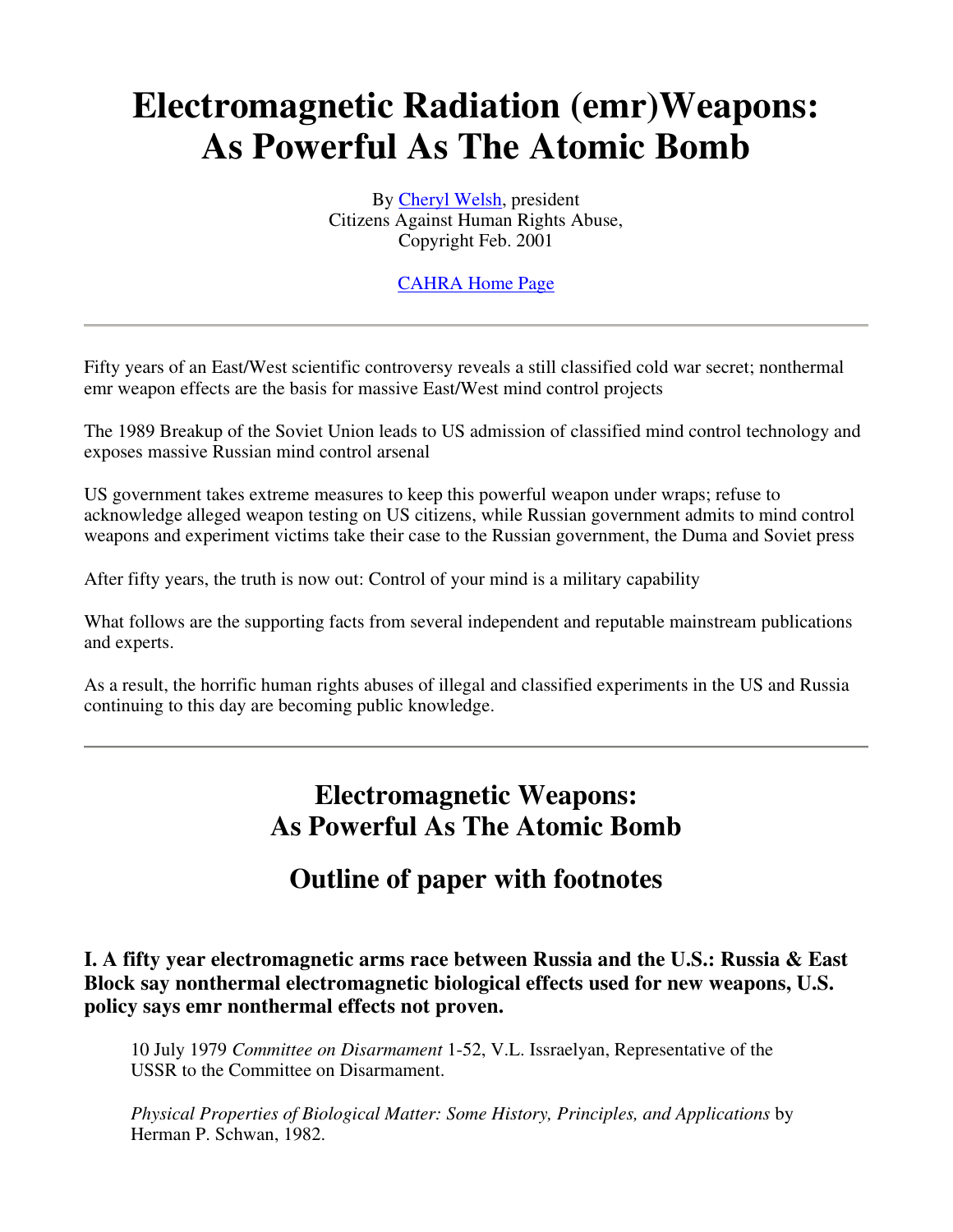May 22, 1988, Barton Reppert Associated Press Writer, Washington AP, entitled *Looking at the Moscow Signal, the Zapping of an Embassy 35 years later, The Mystery Lingers.*

*Neurological Research*, Vol. 4, No 1/2, 1982, Dr. Ross Adey

*Guardian*,1995,17

*Defense & Foreign Affairs*. P.34(1983,July), "Scientific Advances Hold Dramatic Prospects for Psy-Strat", Possony, Stefan.

*Defense & Foreign Affairs* Daily", June 7, 1983

# **a. Fifty year of suppression of nonthermal emr research by US government and emr industry is documented.**

*Microwave Debate* by Nicholas Steneck, 1984, MIT Press, page 84.

*Zapping of America* by Paul Brodeur,1977

*Trial* 8-90 page 32, Bruce H. DeBoskey, "Non-Ionizing Radiation: Hidden Hazards".

# **b. Fifty years later, nonthermal effects of emr are scientific basis for weapons and biological basis of brain function, human rights experts, military, civilian and top government science advisor say**

*International Review of the Red Cross* 279, 1, Nov. 1990 entitled "The Development of New Antipersonnel Weapons by Louise Doswald-Beck and Gerald C. Cauderay.

*US News & World Report*, 7-7-97, "Wonder Weapons", Douglas Pasternak, page 40.

*US News & World Report*, Jan3/Jan 10 2000, Page 67,"Reading your mind and injecting smart thoughts", John Norseen

*US News & World Report*, Jan 3-10, 2000, Page 68, Rodolfo Llinas. "A grand unification theory of the brain".

*Wired magazine*, April 2000 by Bill Joy

*Imagined Worlds*, Dyson, Freeman,. President and Fellows of Harvard College, 1997.

#### **c. US says Russia has mind control emr weapons.**

The Associated Press, "Mind-Altering Microwaves, Soviets Studying Invisible Ray," Los Angeles Herald-Examiner, 22 Nov. 1976, Sec A.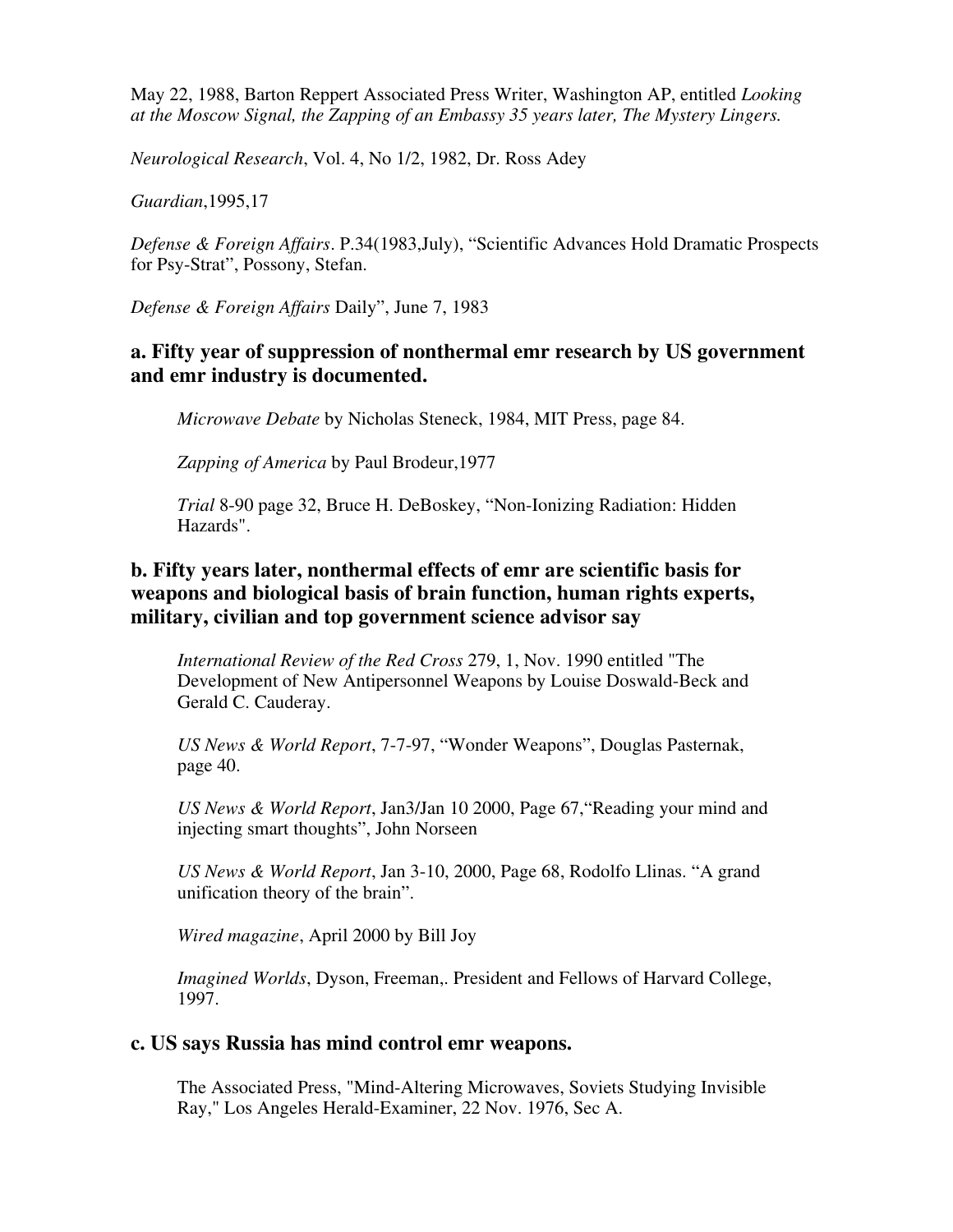*NBC Magazine with David Brinkley*, July 16, 1981 No. 47592.

*Military Review* (official publication of the U.S. Army Command and General Staff College), "The New Mental Battlefield", Lt. Col. John B. Alexander, U.S. Army, Ph.D. [He is a leading proponent of and spokesman for nonlethal weapons. Col. Alexander worked at Los Alamos Lab on nonlethal weapons.]

# **d. US government claims electromagnetic radiation (emr) mind control weapons are classified.**

*U.S. News and World Report,* July 7, 1997, *Wonder Weapons*" page 38;

*Bulletin of Atomic Scientist*, Sept/Oct 1994, "The Soft-Kill Fallacy" by Steven Aftergood,

# **e. National security: why the public is in the dark about electromagnetic weapons**

*The Washington Post* article by George Lardner, 4-27, 5-3-92, page 34

*The Bulletin of Atomic Scientist* article entitled, *The Soft-Kill Fallacy*, Sept/Oct 94, page 43 Steve Aftergood

*Boston Globe*, 7-7-89, Larry Collins

*Open Verdict An account of 25 mysterious deaths in the defense industry*, Tony Collins, Sphere Books Ltd., a division of MacDonald & Co. Publishers London, 1990

Hustler magazine, June 1989, "Who's Killing the Star Wars Scientists"

*Trial* 8-90,"Non-Ionizing Radiation: Hidden Hazards", Bruce H. DeBoskey, page 32

# **II. With the break up of the Soviet Union in 1989,the US promotes nonlethal emr weapons which have been classified since the 1960s. Several mainstream Soviet press articles claim Russian top secret and massive mind control technology program in chaos.**

*The Herald (Glasgow)*, No reporter listed. "Brainwash killers 'still in use'". , 26 May 1995, 8. "

*Stolitsa*, Myasnikov, Alexei. "MC-Ultra Program, Use of mind-control equipment by armed forces not ruled out by Moscow-based Foreign Policy Institute." , No.43, 2 Nov. 1992,

TV program, ZDF, "Geheimes Russland" ,TV-Tagestip, Der Dienstag im ZDF: Dec, 22, 1998

*The Moscow Times* July 11, 1995, "Report: Soviets Used Top-Secret 'Psychotronic'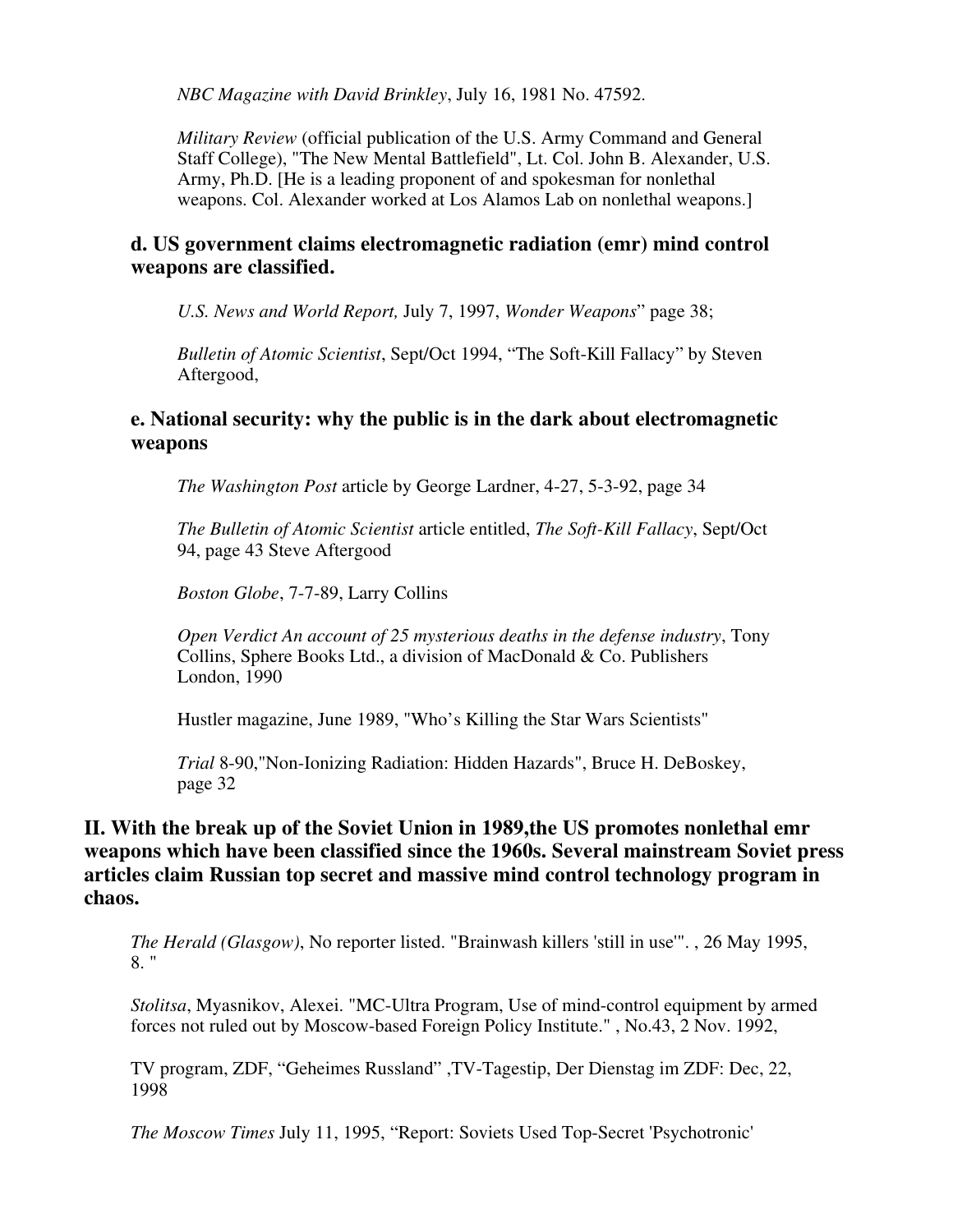Weapons", Owen Matthews.

See Cahra website, www.calweb.com/~welsh, entry 11, chapter 5 for list of over 25 Russian articles.

#### **a. Electromagnetic weapons: more powerful than the atomic bomb, scientists say**

May 22, 1988 by Barton Reppert Associated Press Writer, *Washington AP*, entitled Looking at the Moscow Signal, the Zapping of an Embassy 35 years later, The Mystery Lingers

*New York Times*, Dec. 29, 1965 p.28 covered speakers at an American Association for the Advancement of Science meeting. Entitled "Controlling the Mind", Professor David Krech of the University of California

*Defense Electronics*, July 1993, "DOD, Intel Agencies Look at Russian Mind Control Technology, Claims FBI considered Testing on Koresh", by Mark Tapscott

*The Guardian* "The Future Art of War", May 25, 1995. Nic Lewer, peace researcher at the University of Bradford

#### **b. Gorbachev concerns never reach U.S. mainstream press**

*1986 Press Conference on Gorbachev's Nuclear Arms Elimination Proposals*. BBC "Weapons based on new physical principles would include, ... beam, radio-wave, infrasonic, geophysical and genetic weapons. In their strike characteristics these types of weapons might be no less dangerous than mass strike weapons. The Soviet Union considers it necessary to establish a ban on the development of arms of this kind."

#### **c. U.S. wins electromagnetic arms race**

*Defense News*, Jan.11-17, 1993 U.S. *Explores Russian Mind-Control Technology* by Barbara Opall

#### **III. A serious public issue: Control of your mind is a classified military capability**

# **a. Electromagnetic weapons: concerns and warnings by human rights experts**

*British Medical Journal* Vol. 315, 7-12-97 page 78. Robin M. Coupland, Surgeon, International Committee of the Red Cross

*Bulletin of Atomic Scientists*, Dr. Barbara Hatch Rosenberg Sept/Oct 1994, page 45

*International Review of the Red Cross* 279, 1, Nov. 1990 entitled *The*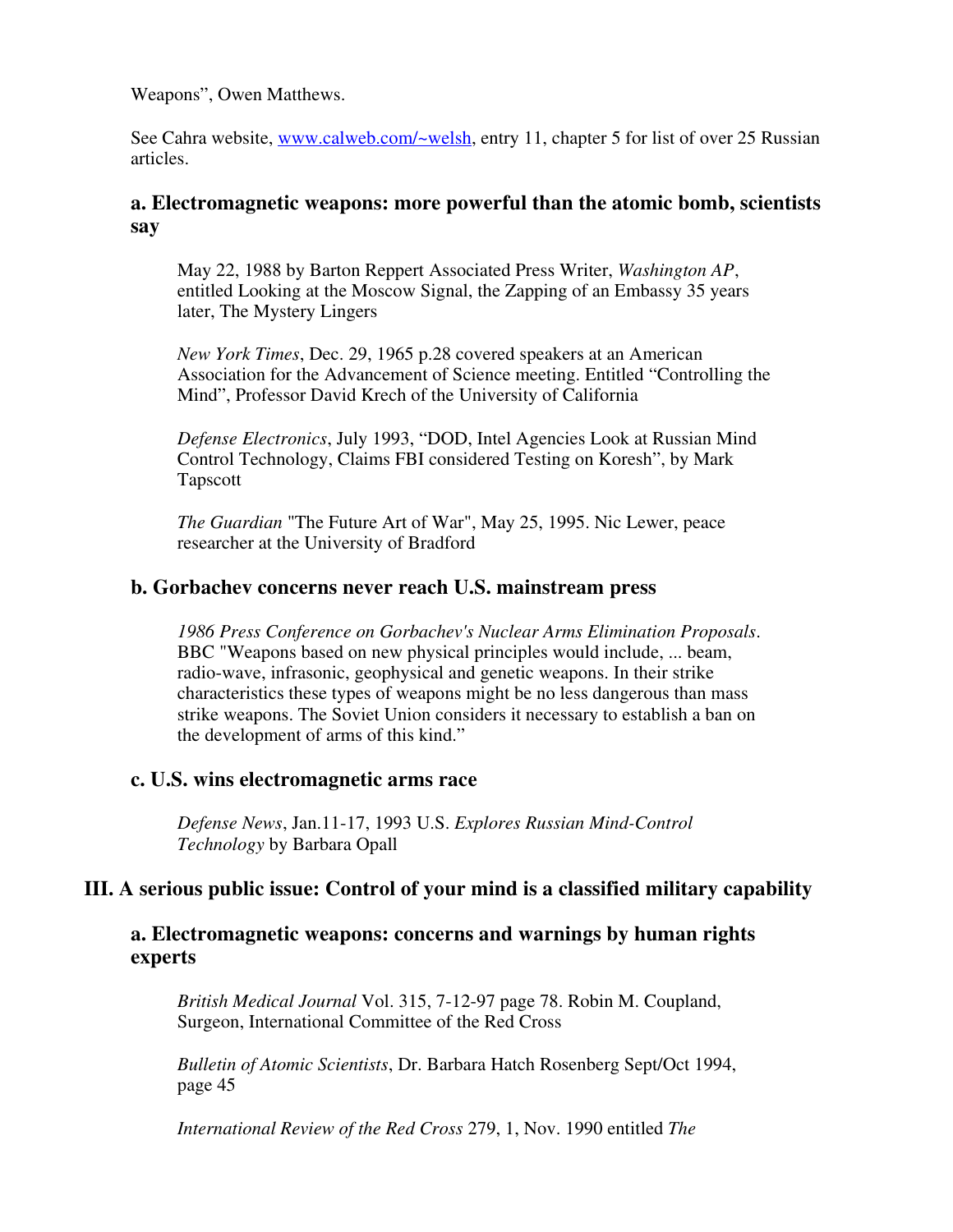*Development of New Antipersonnel Weapons* by Louise Doswald-Beck and Gerald C. Cauderay.

*Aviation Week and SpaceTechnology*,144(25)1996,June17,Mann,Paul, "Mass Weapons Threat Deepens Worldwide"

# **b. Allegations of nonconsensual experimentation, illegal foreign and domestic intelligence operations and illegal military use of new weapons of mass destruction**

*World Organization Against Torture*, 1998 report entitled "Torture in the United States"

*The European Parliament* Resolution A4-005/99, Environment, Security and Foreign policy passed on Jan 29, 1999.

A preliminary Dr. Bertell Study of medical claims of victims is now underway.

Dr. Alan Scheflin, law professor at Santa Clara Law School and author of the 1978 Paddington Press book, *Mind Manipulators* and Dr. Colin Ross, psychiatrist appeared on the History Channel, Fall, 2000 on "Mind Control: America's Secret War"

See Cahra website for further examples. www.calweb.com/~welsh.

# **c. Nonconsensual experimentation and electromagnetic weapons, no codification of the Nuremberg Code or penalties under U.S. law. No laws or treaties to control use of emr weapons. .**

Ethicist, Jonathan Moreno wrote *Undue Risk Secret State Experiments on Humans*, 1999, W.H. Freeman and Co.

Lawyer-ethicist, George Annas, Boston University author of *Nazi Doctors and the Nuremberg Code*

# **1. Recognizing victims**

*New York Times Magazine*, 8-31-97, page 38

*Los Angeles Times*, 3-28-88, A classic case of a whistleblower targeted with emr weapons: Rex Niles, FBI informant on kickbacks by defense contractors. His aluminum foil hat has tiny holes in it, says Rex Niles, proof that the government is bombarding him with microwaves in an attempt to kill him. "They were aggravating my conscious as well as my subconscious mind," he stated. He reported noise campaigns to cause stress and circling helicopters. Witnesses document the harassment, high microwave levels, etc. Niles, a formerly successful defense contractor, after informant role has ended, faced retaliation and is labeled mentally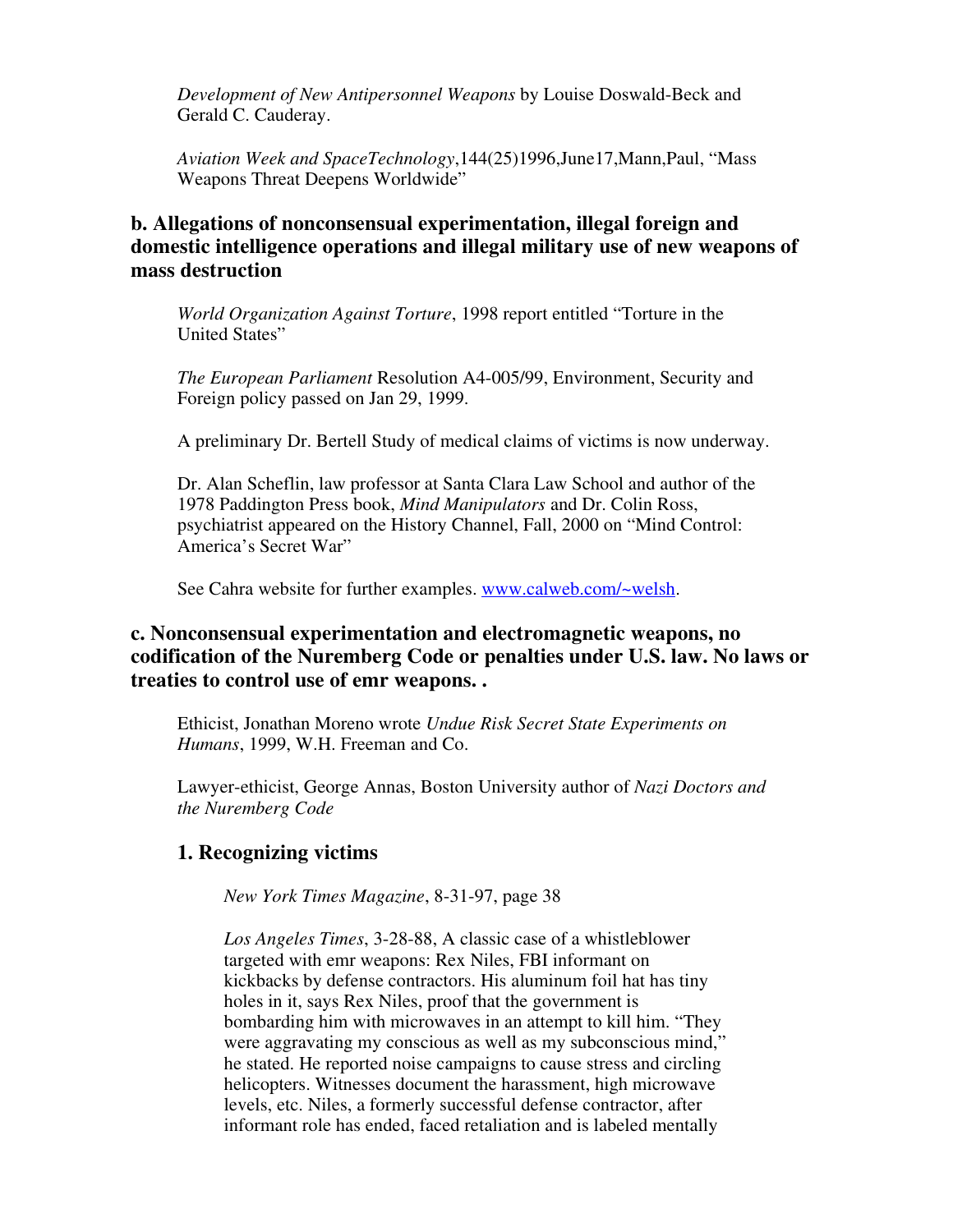ill.

*Such Things are Known*, a book by victim Dorothy Burdick, 1981.

*Kansas City Pitch Weekly*, April 13-19, 1995, by Mike Taylor

*The Star Beacon*, October 1996 page 2 by Carole

*Pennsylvania Inquirer*, 199?

#### **2. Unclassified information supports victim claims**

*US News & World Report*, 7-7-97, "Wonder Weapons", Douglas Pasternak, page 40.

*Los Angeles Times*, March 29th 1976 "Mind Reading Machine Tells Secrets of the Brain Sci-Fi Comes True" by Norman Kempster

*New York Times Magazine*, Sept 29, 1996, on magnetic therapy

*ABCNEWS.com World News Tonight* with Peter Jennings March 19, 1998 "A Closer Look, Magnetic Therapy for Depression

*CNN news broadcast, Special Assignment*, Nov.-1985, by Chuck DeCaro, "Weapons of War, Is there an RF Gap?" *Ultrascience*, Weapons of War" on the Learning Channel on September 21, 1997 featured Dr. Michael Persinger of Laurentian University, Canada. *Ultrascience*, "War 2020", Beyond Productions, Learning Channel, 1998, Dr. Michael Persinger, Laurentian University *Ultrascience* III, "Spies are us" Featured Dr. James C. Lin, PhD. biomedical and electrical engineer, educator, author of Microwave Auditory Effects and Applications, 1978 *International Defense Review*, 3-1-93, "Special Operations Survives Pentagon budget Constraints", Ramon Lopez Margo Cherney FOIA request for complete NASA abstract Report Number: AD-A090426.,June 1, 1980. Brooks Air Force Base, Jan.25, 2000. *Microwave News*, editor, Louis Slesin, Jan/Feb 1997 p 14. "U.S. Air Force Looks to the Battlefields of the Future: Electromagnetic Fields That Might "Boggle the Mind" *Federal Times*, Dec. 13, 1976 "Microwave Weapons Study by Soviets Cited. CIA FOIA search for documents on 'Auditory' listed the following document."F80-0547, 1974-12- 02 untitled *BBC News Online* Oct 11, 1999, "Looking Through Cats'Eyes Fuzzy But Recognizable"

#### **IV. Conclusion**

For further information, contact Cahra, Citizens Against Human Rights Abuse, a nonprofit 501(c)3 group for information, research, networking, projects. www.calweb.com/~welsh.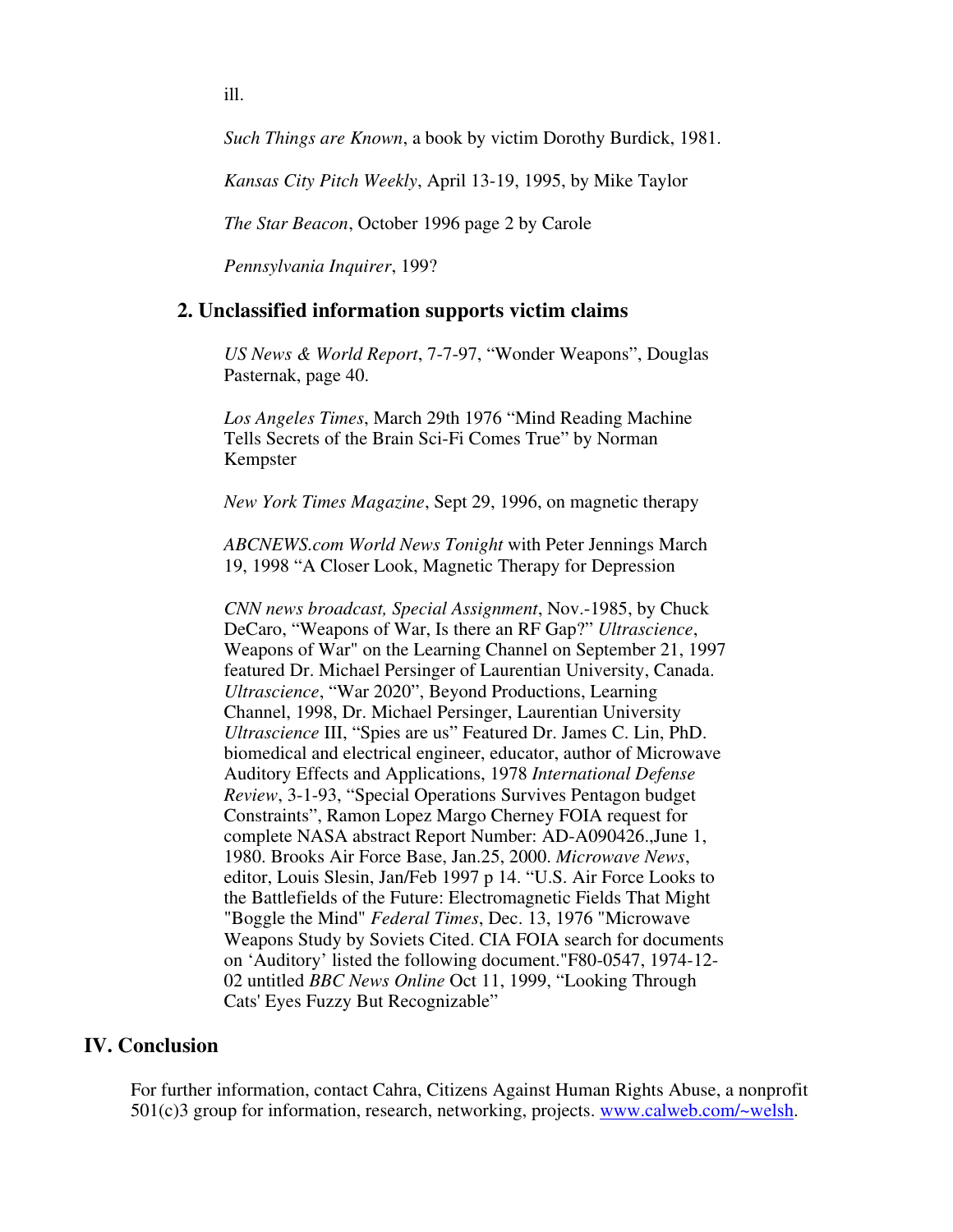# **Electromagnetic Weapons: As Powerful As The Atomic Bomb**

# **A fifty year electromagnetic arms race between Russia and the U.S.: Russia & East Block say nonthermal electromagnetic biological effects used for new weapons, U.S. says nonthermal emr effects are not proven.**

- 10 July 1979 Committee on Disarmament 1-52, V.L. Issraelyan, Representative of the USSR to the Committee on Disarmament. "Assessments quoted in international literature of the potential danger of the development of a new weapon of mass destruction are based on the results of research into the so-called "non-thermal" effects of electromagnetic radiation on biological targets. These effects may take the form of damage to or disruption of the functioning of the internal organs and systems of the human organism or of changes in its functioning."
- H.P. Schwan was a German scientist who came to the US under a military recruitment program after the war. He has worked at the University of Pennsylvania on numerous government contracts and set the first health and safety standards for electromagnetic radiation, adopted by the US government. In Physical Properties of Biological Matter: Some History, Principles, and Applications by Herman P. Schwan, 1982. "...Rajewsky and I had published a paper on the conductivity of erythrocytes, reporting, for the first time, dielectric measurements on biological materials extending up to 1,000 MHz. ...I mention all of these things to indicate the decisive role that the Navy and NIH played. Navy support has been available to me, in one form or another, ever since 1947, and NIH support since 1952." The book continues, "..While a young physics student, financial problems forced me to interrupt my studies until I found employment as an electronics technician at the Oswalt Institute for Physics in Medicine, now the Max Planck Institute for Biophysics....cell membranes are not likely to be affected directly by microwaves since fields of interest can only apply potentials across the membranes that are vanishingly small in comparison with potentials needed to yield significant membrane responses. And significant responses of biopolymers require field strength levels very much higher than those causing undue heating." Schwan has worked extensively in the biomedical engineering field. He has claimed up to the 1990s that the nonthermal effects of electromagnetic radiation have not been proven.
- H.P. Schwan's March 22, 2000 email response to the issue of classified electromagnetic, neurological weapons stated. "I am not aware of military antipersonnel weapons using em radiation. There was alot of talk about it some years ago. I believe the potential for such weaponry is small since em radiation field strength decreases inversely with the distance square in the "distant" field.
- *Washington AP*, May 22, 1988, Barton Reppert Associated Press Writer, *Looking at the Moscow Signal, the Zapping of an Embassy 35 years later, The Mystery Lingers*. Reppert stated, " Since the early 1980s, however, federal government support for non-ionizing radiation bioeffects research has declined markedly. W. Ross Adey, a leading researcher based at the Veteran's Administration Medical Center in Loma Linda, Calif., told a House subcommittee last Oct. 6 that current levels of government funding -now about \$7 million a year- are "disastrously low. There is reason to believe that this situation has arisen in part through a well-organized activity on the part of major corporate entities from the consumer and military electronic industries to discredit all research into athermal biological and biomedical effects," Adey said"
- *Neurological Research*, Vol. 4, No 1/2, 1982, Dr. Ross Adey, "It is now well established that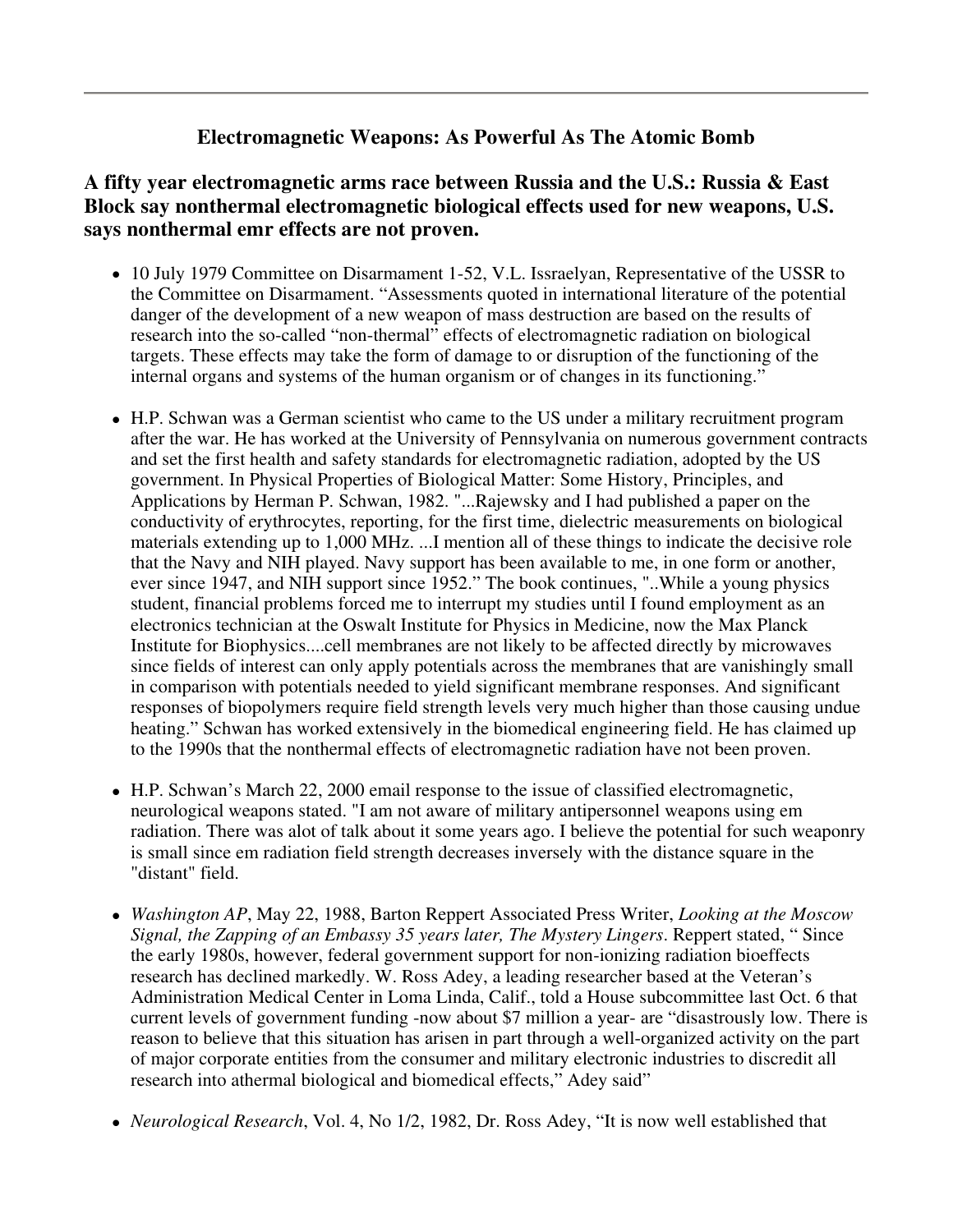intrinsic electromagnetic fields play a key role in a broad range of tissue functions including ...information transmission in the nervous system."

- Dr. Stefan Possony was a Hoover Institute fellow and was called "the intellectual father of 'Star Wars'and "one of the most influential civilian strategic planners in the Pentagon" (*Guardian*,1995,17). Dr. Possony wrote about "messaging directly into a target mind" with low frequency waves. *Defense & Foreign Affairs*. P.34(1983,July), "Scientific Advances Hold Dramatic Prospects for Psy-Strat", Possony, Stefan. "Associate Editor Dr. Stefan Possony discusses how scientists are facing the prospect of messaging directly into a target mind. Whither psy-war? Suppose it becomes feasible to affect brain cells by low frequency waves or beams, thereby altering psychological states, and making it possible to transmit suggestions and commands directly into the brain. Who is so rash as to doubt that technological breakthroughs of this general type would not be put promptly to psyops use? More importantly who would seriously assume that such a technology would not be deployed to accomplish political and military surprise? A few years ago there was much excitement about the Soviet microwave "bombardment" of the US Embassy in Moscow. Why did the KGB, then under Yuri Andropov's leadership, embark on this seemingly scurrilous -- and very prolonged --effort? There was no answer to this question, except that the KGB must have wished to harass US diplomats and cause them to worry about their health. This theory was never convincing. The question was raised whether the Soviets had discovered a technique of using microwaves for psychological purposes, and whether they were experimenting with this technique on US specialists on the USSR, unwittingly pressed into Soviet service as guinea pigs. Impossible, replied the State Department, the waves cannot break through the blood-brain barrier, and thermal effects are so negligible that the body would not be affected. Nevertheless, embassy personnel were indemnified for health damage. By 1979, at the latest, it was known that electromagnetic fields raising body temperatures less than .1 degrees Celsius may result in somatic changes. It was most surprising that such a trivial temperature rise was having any effects, and even more astonishing that those effects were significant. Chemical, physiological and behavioral changes can occur within "windows" of frequency and energy continua. Another is at the level of the human electroencephalogram (EEG), which is in the range of extremely low radio and sound waves, around 20 Hertz. Let us cut the story to the minimum. The original model, according to which the blood-brain barrier cannot be broken, was derived from the axiom that electromagnetic waves interact with tissue in a linear manner. However, it turned out that the molecular vibrations caused by a stimulating extracellular electromagnetic field are non-linear. In the US, the pioneering work seems to have been done by Albert F. Lawrence and w. Ross Adey, writing in Neurological Research, Volume 4, 1982."
- *Defense & Foreign Affairs Daily*", June 7, 1983. "On April 29, 1983, Associate Editor Dr. Stefan Possony, addressing the Defense 83 meeting sponsored by Defense & Foreign Affairs, reported on Dr. Adey's work and on the work by Dr. A.S. Davydov of the Ukrainian Academy of Sciences. Davydov discovered how the blood-brain barrier can be penetrated by low frequency beams and directly affect cells in the brain. Possony's remarks were delivered to a panel studying psychological warfare. [Part of that paper is printed below--Ed.] In the US research on direct brain waves has scarcely begun, and the USSR has a lead of approximately 25 years. Once it is matured the new technology will be extraordinarily significant in medicine. It also may have major impacts on communications, intelligence, and psychological operations, and permit deliberate physiological impairment. The KGB is known to be interested in the program. It is not known whether the US and other Governments are trying to determine whether their countries have become targets of clandestine brain waves beamed from the USSR.

# **Suppression of nonthermal emr research by US government and emr industry for fifty years is documented**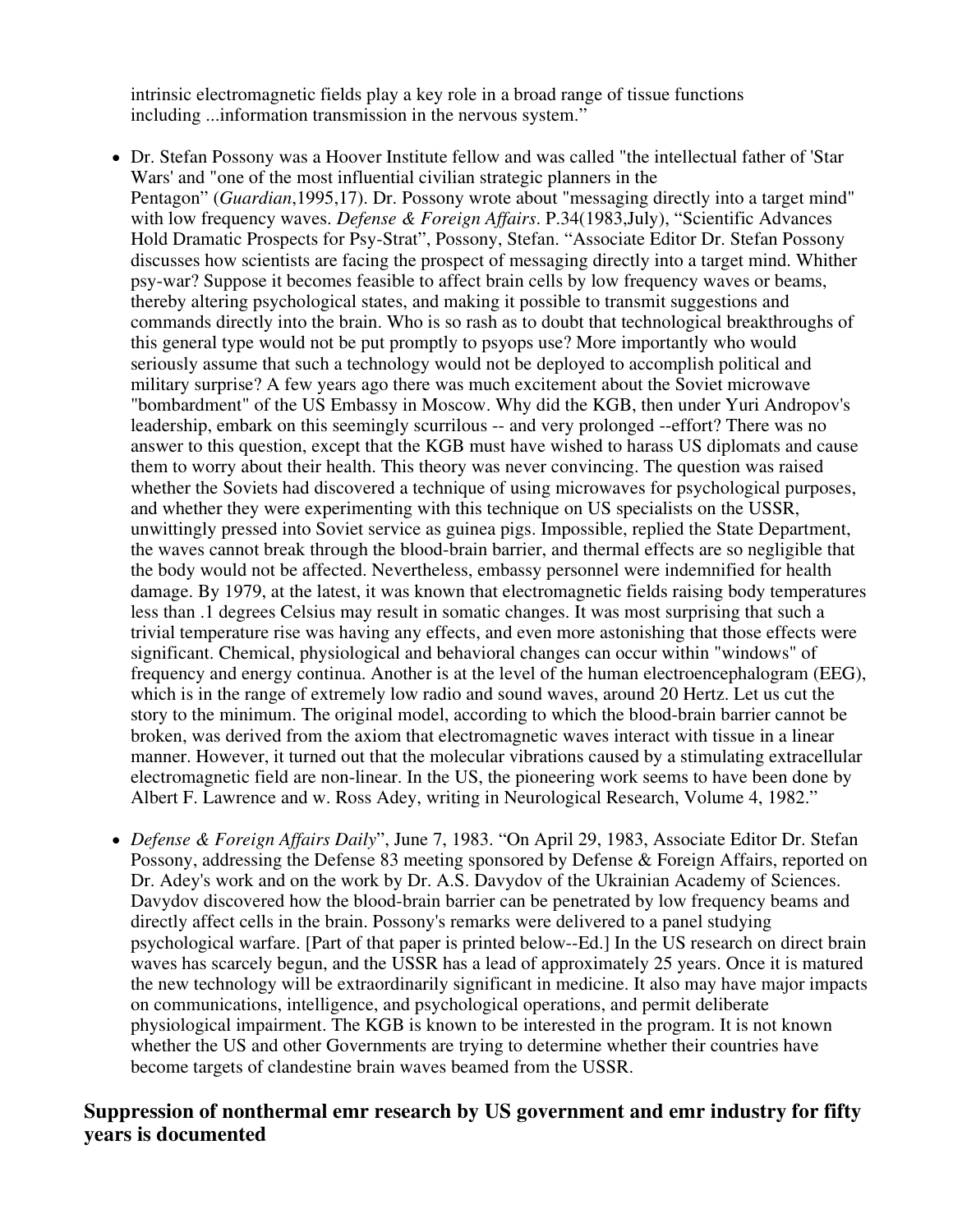- *Microwave Debate* by Nicholas Steneck, 1984, MIT Press, page 84. Following the UCLA conference, the military, which controlled the RF bioeffects pursestrings and therefore made the major policy decisions, decided both to fish and cut bait. Publicly talk of athermal effects was downplayed. Open contracts were not awarded for athermal or central nervous system studies, and in fact efforts were even made to keep information about central nervous system research from circulating too widely. Privately, however, the military and the State Department began work to try to determine whether there was any factual basis for a belief in the direct effect of RF radiation on human behavior and whether perhaps the Soviets had gotten the jump in exploiting such effects for espionage and military purposes. The primary motivation for the work was a desire to find out the purpose of a beam of microwave radiation that was being directed at the U.S. embassy in Moscow. This and all subsequent information on the UCLA meeting is taken from the unpublished minutes: "Neurological Responses to External Electromagnetic Energy (A Critique of Currently Available Data and Hypotheses)," co sponsored by the Brain Research Institute, UCLA and the Air Force Systems Command, July 11, 1963, USAF Contract 18(600)-2057.
- *Zapping of America* by Paul Brodeur, 1977. [The following comments are by Milton Zaret, an opthmalogist who was paid by the Air Force to examine the eyes of military radar technicians in 1959. Zaret has documented that the posteriour capsular cataract was a "marker disease", " a medical indication", of sustained exposure to low-level microwaves. This finding was hotly disputed by the military. After Zaret published these findings, the Air Force announced it had no intention of pursuing the matter. Dr. Zaret is now bitterly suspicious of the military's motives in this whole business. Zaret believes that the military is eager to suppress studies of low-level microwave hazards.] "By this time, I had been approached on a number of occasions by the Central Intelligence Agency. The contacts were innocuous to begin with. At first, the CIA people wanted to know about research I had performed on the ophthalmological effects of microwave and laser radiation. They also wanted me to analyze some of the foreign and American literature on the subject of radiation for them. In 1964, however, they started asking me about the possible behavioral effects of microwaves. They wanted to know, for example, whether I thought that electromagnetic radiation beamed at the brain from a distance could affect the way a person might act. I said that from what I had read primarily in Soviet literature on the subject it seemed conceivable. During 1964 and 1965, I had a number of visits from a medical doctor who worked for the agency. He wanted to know if a device that took pictures at night with an invisible laser beam instead of a conventional flashbulb was safe to use. When I exposed the eye of a rabbit to the beam I found that it produced an immediate retinal hemorrhage, so I told him that in my opinion the device was not safe. He also wanted answers to a number of theoretical questions. For instance, would a laser beam directed at a listening device planted on a windowsill be liable to injure anyone inside the room that was being bugged? And could microwaves be used to facilitate brainwashing or to break down prisoners under interrogation?"
- *Trial* 8-90 page 32, Bruce H. DeBoskey, "Non-Ionizing Radiation: Hidden Hazards". It summarizes the litigation surrounding prolonged exposure to NIEMR or non-ionizing electromagnetic radiation. This is a good reference article and it demonstrates the difficulty involved in court cases filed by victims. The article stated "the potential for hazards from NIEMR has long been known to the industries involved." "...Some industries have been funding research designed to show the absence of harm to workers or the general public."

# **Fifty years later, nonthermal effects of emr are the scientific basis for weapons and biological basis of brain function, human rights professionals, military, civilian and top government science advisor say**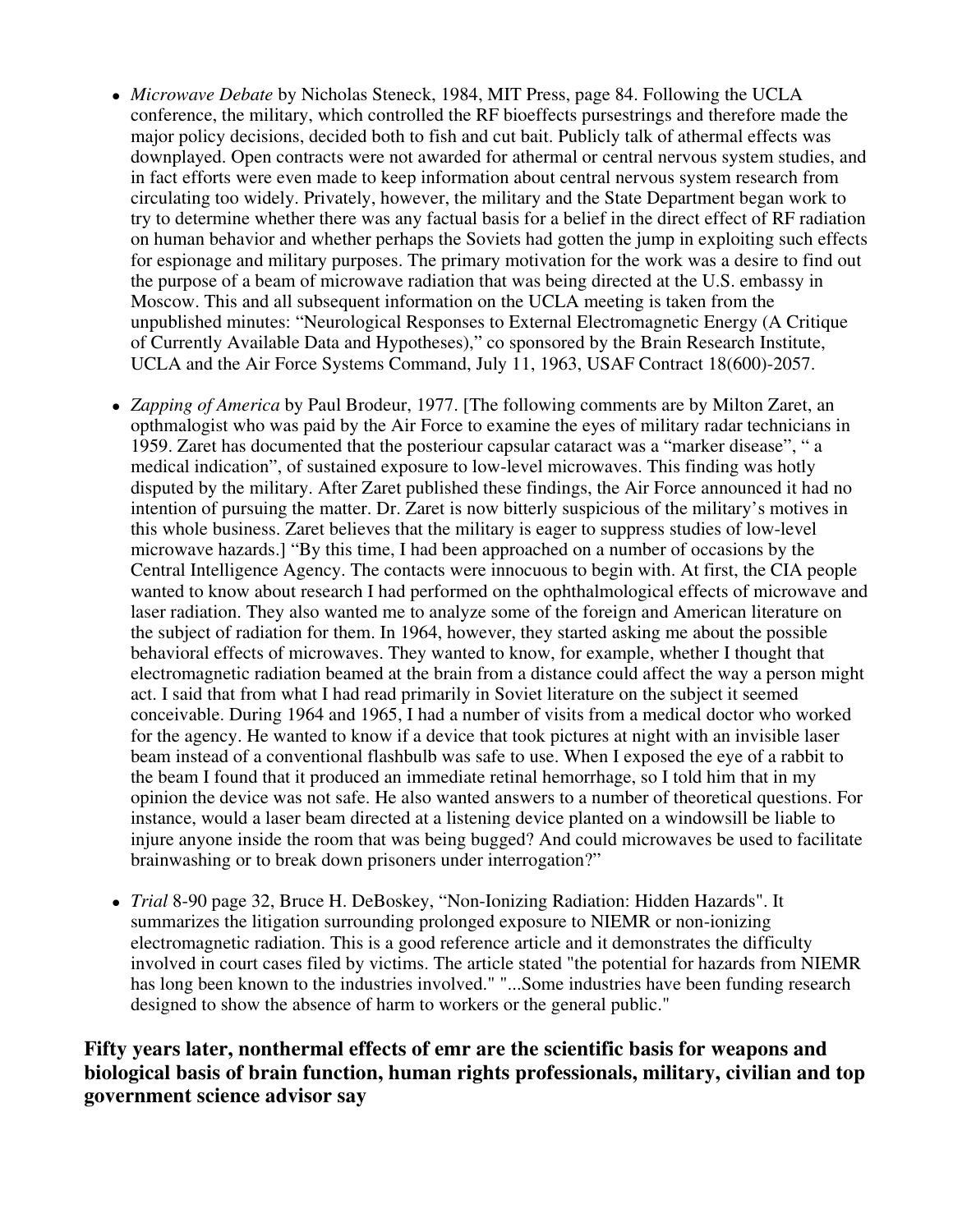- *International Review of the Red Cross* 279, 1, Nov. 1990 entitled "The Development of New Antipersonnel Weapons by Louise Doswald-Beck and Gerald C. Cauderay. " Directed Energy Weapons. ...Research work in this field has been carried out in almost all industrialized countries, and especially by the great powers, with a view to using these phenomena for anti-materiel or anti-personnel purposes. ...It is possible today to generate a very powerful microwave pulse (e.g., between 150 and 3,000 megahertz), with an energy level of several hundreds of megawatts. Using specially adapted antenna systems, these generators could in principle transmit over hundreds of metres sufficient energy to cook a meal. However, it is important to mention that the lethal of incapacitating effects which can be expected from weapons systems using this technology can be produced with much lower energy levels. Using the principle of magnetic field concentration, which permits the control of the geometry on the target, by means of antenna systems especially designed for the purpose, the radiated energy can be concentrated on very small surfaces of the human body, for example the base of the brain where relatively low energy can produce lethal effects....In spite of the rarity of publications on this subject, and the fact that it is usually strictly classified information, research undertaken in this field seems to have demonstrated that very small amounts of electromagnetic radiation could appreciably alter the functions of living cells. Research work has also revealed that pathological effects close to those induced by highly toxic substances could be produced by electromagnetic radiation even at very low power, especially those using a pulse shape containing a large number of different frequencies. ...Some research seem to have confirmed that lo-level electromagnetic fields, modulated to be similar to normal brainwaves, could seriously affect brain function. Experiments with pulsed magnetic fields carried out in animals have reportedly produced specific effects such as inducing sleep and triggering anxiety or aggressiveness, depending on the modulation of the frequency used. It is, on the other hand, well known that lethal effects can also be produced by using higher power levels than those used for the experiments on behaviour modification. An anti-personnel weapon based on such biophysical principles could produce similar effects to those of a nerve gas, but would have no secondary effects and leave no lasting trace."
- *US News & World Report*, 7-7-97, "Wonder Weapons", an article on emr weapons by Douglas Pasternak, page 40. "In fact, the military routinely has approached the national Institutes of Health for research information. "DARPA (Defense Advanced Research Projects Agency) has come to use every few years to see if there are ways to incapacitate the central nervous system remotely," Dr. F. Terry Hambrecht, head of the Neural Prosthesis Program at NIH, told U.S. News. "But nothing has ever come of it," he said, "That is too science fiction and far-fetched."
- *US News* & *World Report*, Jan3/Jan 10 2000, Page 67, "Reading your mind and injecting smart thoughts", John Norseen, " The Lockheed Martin neuroengineer hopes to turn the "electrohypnomentalophone," a mind reading machine...into science fact. Norseen's interest in the brain stems from a Soviet book he read in the mid-1980s, claiming that research on the mind would revolutionize the military and society at large. The former Navy pilot coined the term "BioFusion" to cover his plans to map and manipulate gray matter, leading (he hopes) to advances in medicine, national security, and entertainment. BioFusion would be able to convert thoughts into computer commands, predicts Norseen, by deciphering the brain's electrical activity. electromagnetic pulsations would trigger the release of the brain's own neurotransmitters to fight off disease, enhance learning, or alter the mind's visual images, creating what Norseen has dubbed "synthetic reality." ...The key is finding "brain prints." "Think of your hand touching a mirror," explains Norseen. "It leaves a fingerprint." BioFusion would reveal the fingerprints of the brain by using mathematical models. "Just like you can find one person in a million through fingertips," he says, "you can find one thought in a million. "It sounds crazy, but Uncle Sam is listening. The National Aeronautics and Space Administration, the Defense Advanced Research Projects Agency, and the Army's National ground Intelligence center have all awarded small basic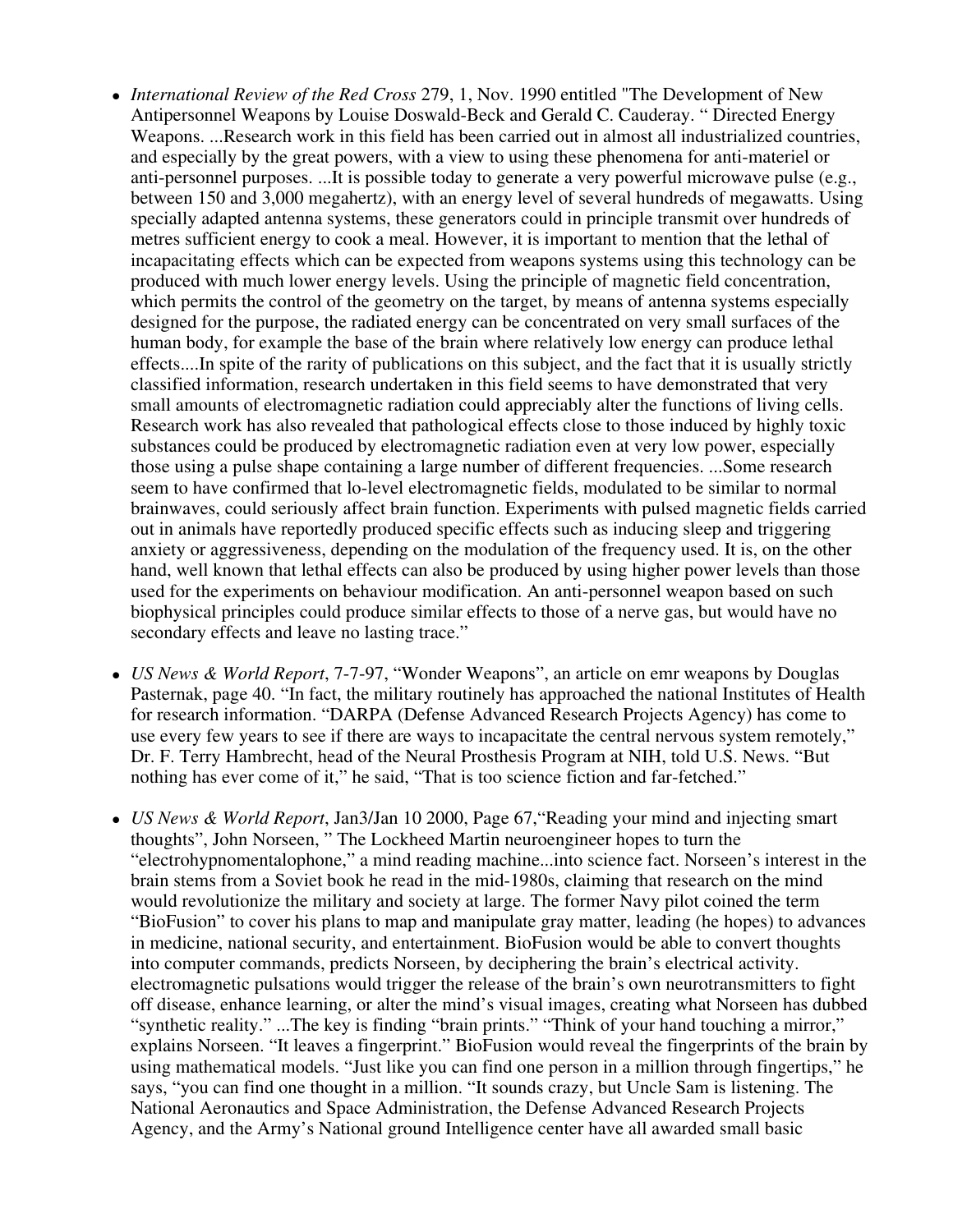research contracts to Norseen, who works for Lockheed Martin's Intelligent Systems Division. Norseen is waiting to hear if the second stage of these contracts--portions of them classified- comes through. Norseen's theories are grounded in current science. ...By viewing a brain scan recorded by a magnetic resonance imaging (MRI) machine, scientists can tell what the person was doing at the time of the recording--say, reading or writing. Emotions from love to hate can be recognized from the brain's electrical activity. "It this research pans out, says Norseen, "you can begin to manipulate what someone is thinking even before they know it." Thought police. He has submitted a research-and -development plan to the Pentagon, at its request, to identify a terrorist's mental profile. A miniaturized brain-mapping device inside an airport metal detector would screen passengers' brain patterns against a dictionary of brain prints. Norseen predicts profiling by brain print will be in place by 2005. ...Norseen would like to draw upon Russian brain-mimicking software and American brain-mapping break-through to allow that communication to take place in a less invasive way. A modified helmet could record a pilot's brain waves. ...If the pilot misheard instructions to turn 090 degrees and was thinking 080 degrees," the helmet would detect the error, then inject the right number via electromagnetic waves. If this research pans out, say Norseen, "you can begin to manipulate what someone is thinking even before they know it."

- *US News & World Report*, Jan 3-10, 2000, Page 68, Rodolfo Llinas. "A grand unification theory of the brain" . "...Using a Meg--a technology Llinas helped develop--he has been studying the brain's electromagnetic waves. What he has found in broad paraphrase is that the thalamus is in constant dialogue with the brain's higher processing centers: An electromagnetic loop sends pulses from the thalamus to the cortex, but the different sensory centers of the brain also message the thalamus in return. Consciousness exists when these oscillations are in sync--pulsing at the same rate--so smells, sounds, and so forth assemble in a kind of electromagnetic symphony."
- Freeman Dyson of the Institute for Advanced Study at Princeton is a physicist and was quoted in the Bill Joy article in April 2000 *Wired Magazine* on the dangers of technology. Dr. Dyson coined the word "radiotelepathy", i.e. "something like a cordless phone inside your head" Dyson wrote this comment. "After the organization of the central nervous system has been explored and understood, the way will be open to develop and use the technology of electromagnetic brain signals." This quote was from *International Herald Tribune*, Rudy Rucker, April 25, 1997 page 4, book review of *Imagined Worlds*,
- Freeman Dyson was a member of the elite Jason Division, the 40-odd leading scientists-including some Nobel laureates, -who in 1959 and 1960 banded together to work on national security matters in the summertime under the aegis of the Institute for Defense Analyses (IDA). Jason originated as an enabling mechanism to keep younger physicists in touch with defense problems, but it rapidly evolved into a club. "We were all bright young men together; we were all precocious 30 years ago," recalled Dyson. (Excerpt from *Science*, February 1973 page 460.)
- In reply to a question by email from Cheryl Welsh, concerning classified brain research on March 18, 2000, Freeman Dyson wrote, " Nothing important in science stays secret for long. ...The Russians had hundreds of secret projects.... Luckily we are not so good as the Russians at hiding stupid stuff. So stop worrying about imaginary scares. ..One of my friends ...cures his patients with magnets. ...But this had nothing to do with science."
- *Wired magazine*, April 2000, article on the peril of technology. Nearly 20 years ago, in the documentary "The Day after Trinity", Freeman Dyson summarized the scientific attitudes that brought us to the nuclear precipice: "I have felt it myself. The glitter of nuclear weapons. It is irresistible if you come to them as a scientist. To feel it's there in your hands, to release this energy that fuels the stars, to let it do your bidding. To perform these miracles, to lift a million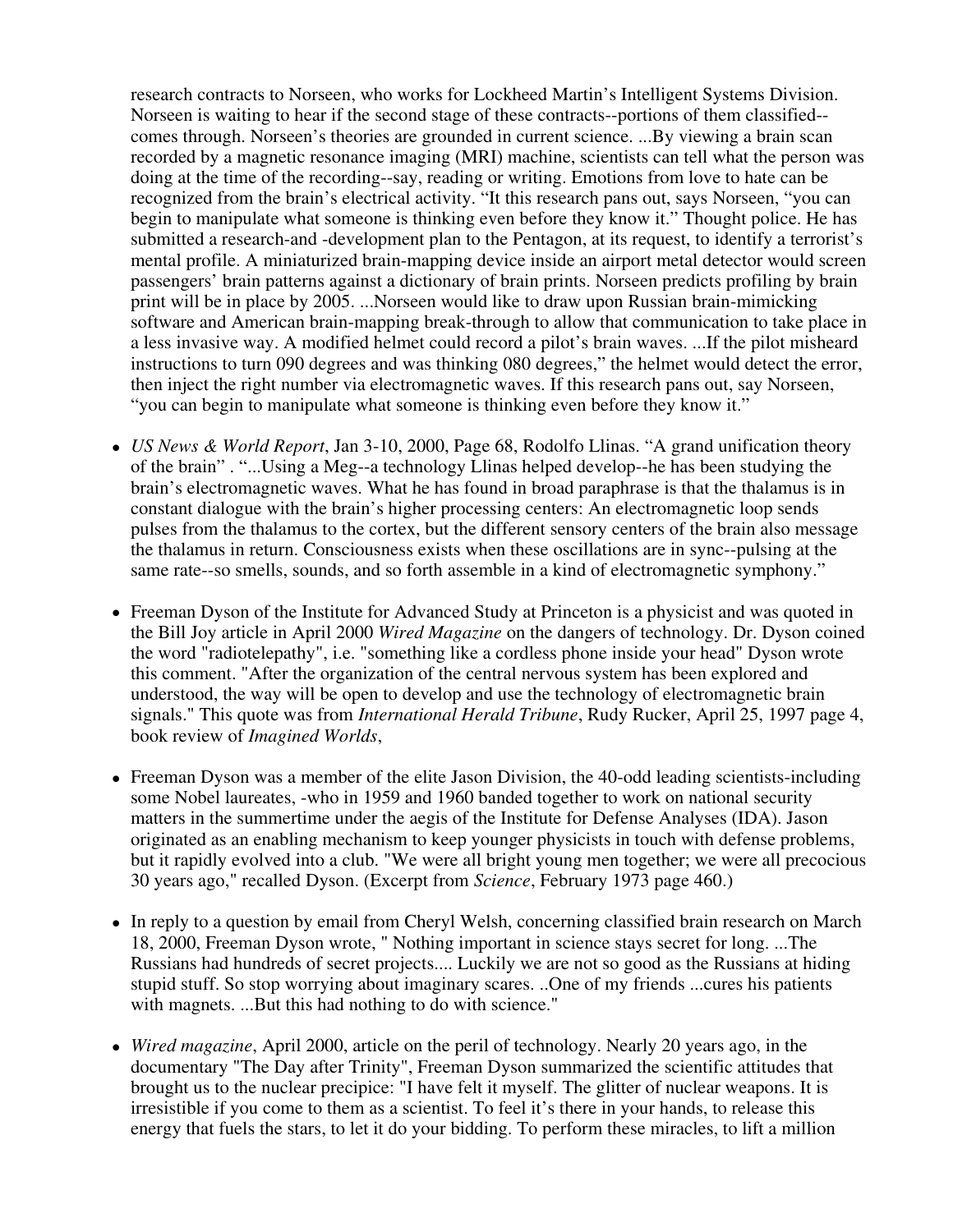tons of rock into the sky. It is something that gives people an illusion of illimitable power, and it is, in some ways, responsible for all our troubles-this, what you might call technical arrogance, that overcomes people when they see what they can do with their minds."

 Dyson, Freeman, 1997, *Imagined Worlds* President and Fellows of Harvard College. Acknowledgments. "This book grew out of a set of lectures given in May 1995 at the Hebrew University of Jerusalem... ...The idea of radiotelepathy first appeared, so far as I know, in the science-fiction novel Last and First Men, written by Olaf Stapledon, in 1931, ...in which the cells of a multicellular creature communicate with each other by means of electric and magnetic fields... The chief barrier to progress in neurophysiology is the lack of observational tools. To understand in depth what is going on in the brain, we need tools that can fit inside or between the neurons and transmit reports of neural events to receivers outside. ...observing instruments...with rapid response, high band-width and high spacial resolution...There is no law of physics that declares that such an observational tool to be impossible. We know that high-frequency electromagnetic signals can be propagated through brain tissue for distances of the order of centimeters. We know that microscopic generators and receivers of electromagnetic radiation are possible. We know that modern digital data-handling technology is capable of recording and analyzing the signals emerging from millions of tiny transmitters simultaneously. All that is lacking in order to transform these possibilities into an effective observational tool is the neurological equivalent of integrated-circuit technology. We need a technology that allows us to build and deploy large arrays of small transmitters inside a living brain, just as integrated-circuit technology allows us to build large arrays of small transistors on a chip of silicon. ...Radioneurology is in principle only an extension of the existing technology of magnetic resonance imaging, which also used radio-frequency magnetic fields to observe neural structures. A rough estimate based on the available band-width indicates that a million transmitters could be monitored through each patch of brain surface with size equal to the radio wave-length. The factor of a million is the ratio between the radio band-width, of the order of hundreds of millions of cycles per second, and the band-width of a neuron, of the order of hundred of cycles...."

#### **US says Russians have mind control emr capabilities**

- *Los Angeles Herald-Examiner, The Associated Press*, "Mind-Altering Microwaves, Soviets Studying Invisible Ray," 22 Nov. 1976, Sec A-."A newly declassified U.S. Defense Intelligence Agency report says- extensive Soviet research into microwaves might lead to methods of causing disoriented human behavior, nerve disorders or even heart attacks.... A copy of the study was provided by the agency to The Associated Press in response to a request under the Freedom of Information Act. The Pentagon agency refused to release some portions of the study, saying they remain classified on national security grounds."
- *NBC Magazine with David Brinkley*, July 16, 1981 No. 47592. DB (David Brinkley): "It is known the Russians are working hard on controlling the human mind by remote electronic means. ...As I say I find it hard to believe, it is crazy and none of us here know what to make of it: the Russian Government is known to be trying to change human behavior by external electronic influences. We do know that much. and we know that some kind of Russian transmitter is bombarding this country with extreme low frequency radiowaves. " Garrick Utley: ...The theory is the fact that the brain does emit electronic energy energy which can be harnessed and used. And, by the same token, the electronic field of the brain can be interfered with in order to change-affect human behavior, attitudes, opinions. ...To what extent can you disrupt the mental process, the brain through the use of electronic fields, microwaves? William Bise, radio engineer, "Well I would think that the easiest way to do it would be with microwaves. "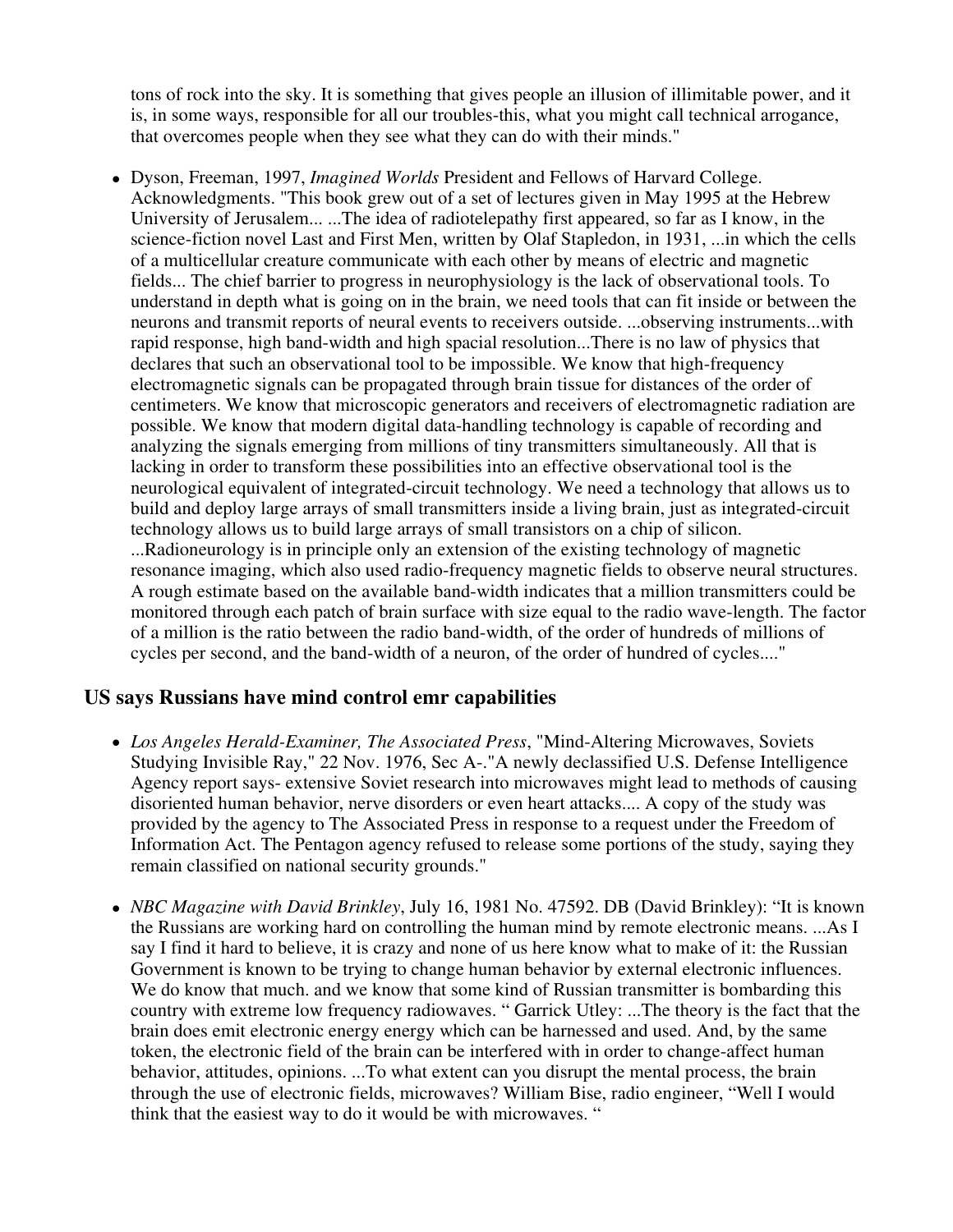*Military Review* (official publication of the U.S. Army Command and General Staff College), "The New Mental Battlefield", Lt. Col. John B. Alexander, U.S. Army, Ph.D. [He is a leading proponent of and spokesman for nonlethal weapons. Col. Alexander worked at Los Alamos Lab on nonlethal weapons.] "(Soviet) mind-altering techniques, designed to impact on an opponent are well-advanced. The procedures employed include manipulation of human behavior through the use of psychological weapons effecting sight, sound, smell, temperature, electromagnetic energy, or sensory deprivation." He further stated, "Soviet researchers, studying controlled behavior, have also examined the effects of electromagnetic radiation on humans and have applied these techniques against the U.S. Embassy in Moscow." Also, "Researchers suggest that certain lowfrequency (ELF) emissions possess psychoactive characteristics. These transmissions can be used to induce depression or irritability in a target population. The application of large-scale ELF behavior modification could have horrendous impact."

# **US government claims emr mind control weapons are classified**

- *U.S. News and World Report* July 7, 1997, Wonder Weapons" , page 38; "Scores of new contracts have been let, and scientists, aided by government research on the "bioeffects" of beamed energy, are searching the electromagnetic and sonic spectrums for wavelengths that can affect human behavior." "...Louis Slesin, editor of the trade journal Microwave News stated "That's because the human body is essentially an electrochemical system, and devices that disrupt the electrical impulses of the nervous system can affect behavior and body functions. But these programsparticularly those involving antipersonnel research-are so well guarded that details are scarce." "People [in the military] go silent on this issue," says Slesin, "more than any other issue. People just do not want to talk about this."
- *Bulletin of Atomic Scientist*, Sept/Oct 1994, "The Soft-Kill Fallacy" by Steven Aftergood, "Details about programs to develop so called "non-lethal "weapons are slowly emerging from the U.S. government's secret "black budget". "...The concept of non-lethal weapons is not new; the term appears in heavily censored CIA documents dating from the 1960s."

#### **Why the public is in the dark about electromagnetic weapons**

- *The Washington Post* article by George Lardner, 4-27, 5-3-92, page 34, reported on a 1992 CIA report on *Greater CIA Openness*" Director Joseph DeTrani stated "PAO [CIA's Public Affairs Office] now has relationships with reporters from every major wire service, newspaper, news weekly and television network in the nation, " the report said. "This has helped us turn some 'intelligence failure' stories into 'intelligence success stories, and it has contributed to the accuracy of countless others. "In many instances," the report continued, "we have persuaded reporters to postpone, change, hold or even scrap stories that could have adversely affected national security interests or jeopardized sources and methods,"
- In *The Bulletin of Atomic Scientist* article entitled, The Soft-Kill Fallacy, Sept/Oct 94 page 43 Steve Aftergood wrote; "The government secrecy system as a whole is among the most poisonous legacies of the Cold War. ..the Cold war secrecy system also mandates ACTIVE DECEPTION." The article continues, "A security manual for special access programs authorizes contractors to employ "cover stories" to disguise their activities. The only conditions is that "cover stories must be believable." Even the government is starting to recognize that official cover and deception programs are getting out of hand and need to be curtailed. A Joint Security Commission established by the secretary of defense and the director of central intelligence reported in March that "the use of cover to conceal the existence of a government facility or the fact of government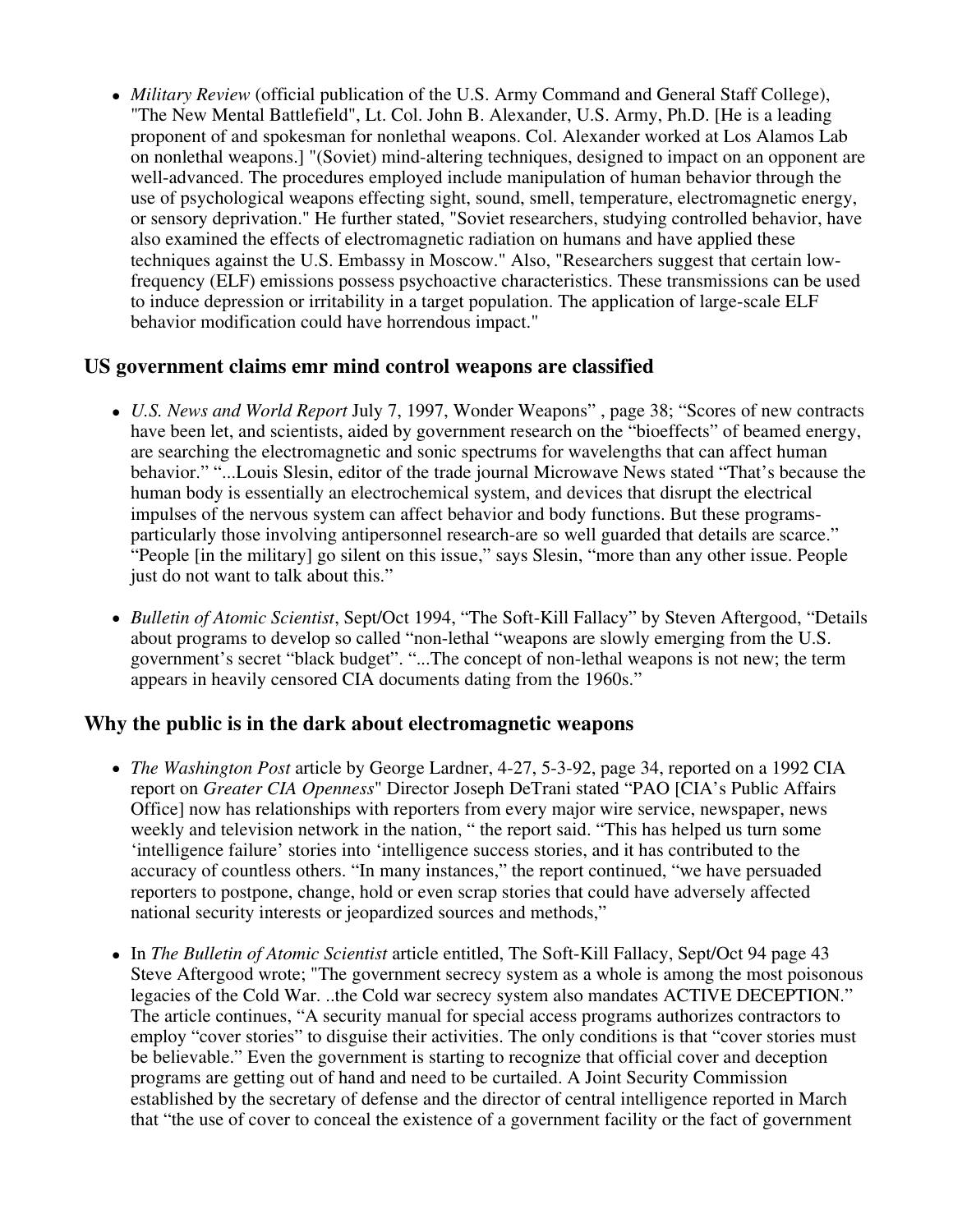research and development interest in a particular technology is broader than necessary and significantly increases costs." One cover story for electromagnetic nonconsensual experimentation is mental illness.

- *Boston Globe*, 7-7-89, Larry Collins, "Can we influence human emotions and behavior? Are there or were such experiments now going on?" William Casey, Director, CIA, "This is not a subject we're going to discuss with you or anyone else."
- *Open Verdict An account of 25 mysterious deaths in the defense industry*, Tony Collins, Sphere Books Ltd., a division of MacDonald & Co. Publishers London, 1990. Twenty five Star Wars Marconi defense workers mysteriously died by suicide and strange accidents in the early 1980s in England. Collins wrote, "This book is about a new type of war, electronic war. ...It is fought by ...research students in universities and electronics engineers working for defense contractors. ...It is a war that must be waged constantly during peacetime to maintain the upper hand. It is a war that must be waged in secrecy." Tony Collins is executive editor of Computer Weekly. He worked for the BBC and national newspapers, such as Sunday Mirror. The editor of the Collins book, Stephen Arkell described the discrepancies found during his investigation and problems such as the following. "The companies and establishments where they worked are reluctant to give out details of any projects, even those already in the public domain. In addition, there are many other project, so called 'black' projects, which these organizations cannot even officially admit to. The secrecy surrounding the peacetime preparations for a future electronic war ensures that any attempt to prove or disprove a definite work link can be not more than a calculated stab in the dark. ...In May 1989, for example, eleven Russians and four Czechs were expelled from the UK for allegedly trying to obtain highly sensitive information about powerful microchips, radar, laser technology and advanced materials such as titanium and carbon fibres. These agents were reported to have approached the executive of defense contractors in a series of 'cash for secrets' deals. ...Another theory ...concerns the investigation into alleged fraud at Marconi. ...This investigation [by the Ministry of Defense Police] has since resulted in charges being brought, ...However there is not one scrap of evidence to suggest that any of the scientists named in the book were involved in fraud. ...the deaths and disappearances of 28 defense workers is one of the most bizarre and enigmatic stories of the past decade."
- *Hustler Magazine*, June 1989, "Who's Killing the Star Wars Scientists", suggests that "the Russians are using a death ray to drive the scientists to suicide. The British press blames stress. This wave of suspicious fatalities in the ultrasecret world of sophisticated weaponry has not gone unnoticed by the US government. Late last fall, the American embassy in London publicly requested a full investigation by the British Ministry of Defense. (MoD). ...The Pentagon refuses comment on the deaths. But according to Reagan administration sources, "We cannot ignore it anymore."

**With the break up of the Soviet Union in 1989, US declassify and promote nonlethal emr weapons which have been classified since the 1960s. Several mainstream Soviet press articles claim Russian top secret and massive mind control technology program in chaos.**

#### **Electromagnetic weapons: more powerful than the atomic bomb, scientists say**

 *Washington AP*, May 22, 1988 by Barton Reppert Associated Press Writer, entitled, "Looking at the Moscow Signal, the Zapping of an Embassy 35 years later, The Mystery Lingers", Richard S. Cesaro, deputy director for advanced sensors at the Pentagon's Advanced Research Projects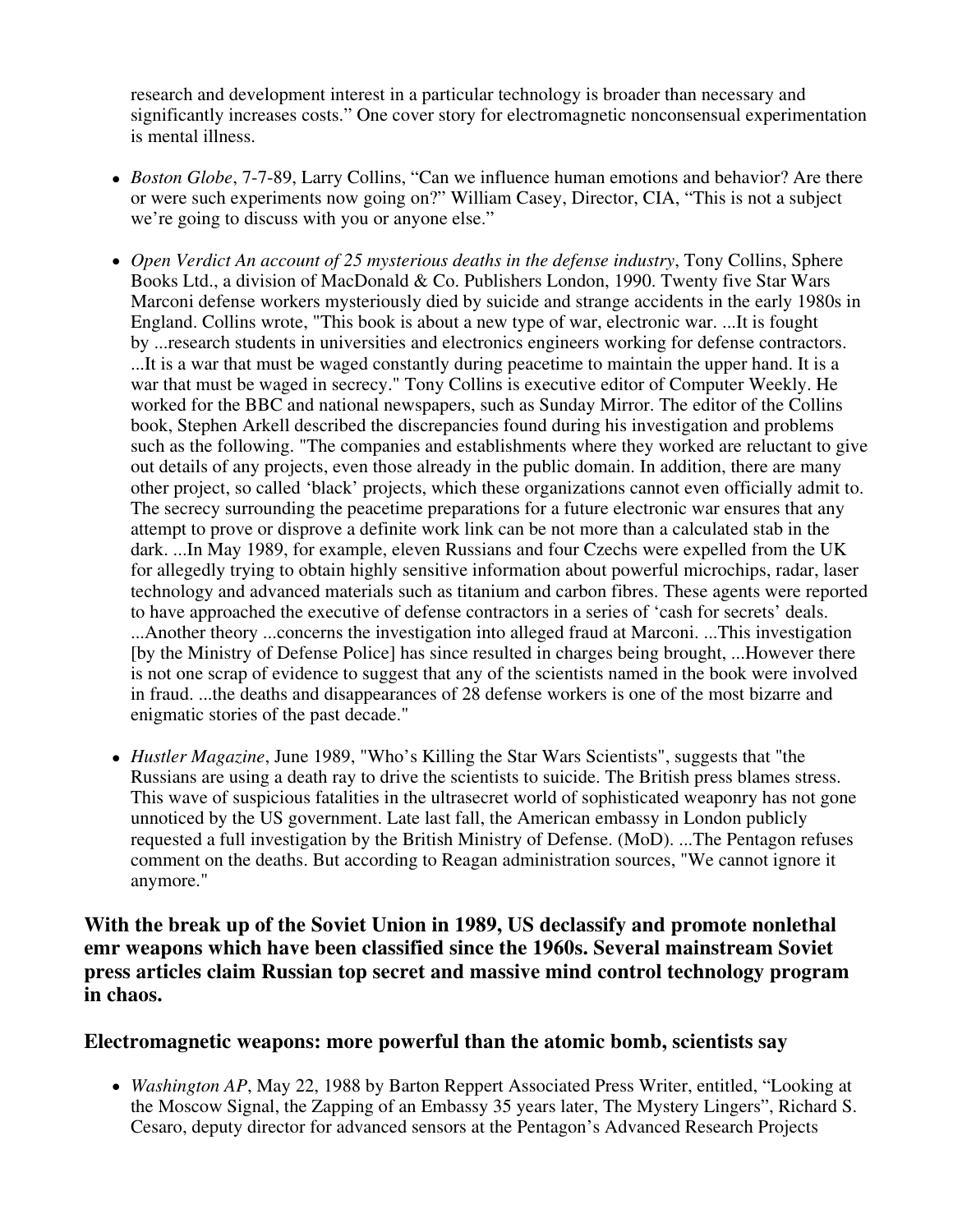Agency, in an interview prior to his death two years ago, contended that "in our experiments we did some remarkable things. And there was no question in my mind that you can get into the brain with microwaves. ...If you really make the breakthrough, you've got something better than any bomb ever built, because when you finally come down the line you're talking about controlling people's minds,"

- *New York Times*, Dec. 29, 1965 p.28 covered speakers at an American Association for the Advancement of Science meeting. Entitled "Controlling the Mind", Professor David Krech of the University of California suggested that probable future capabilities for controlling human minds contain more serious implications than even the successes of the nuclear physicists."
- *Defense Electronics*, July 1993, "DOD, Intel Agencies Look at Russian Mind Control Technology, Claims FBI considered Testing on Koresh", by Mark Tapscott, "In a series of closed meetings beginning March 17 in suburban Northern Virginia with Dr. Igor Smirnov of the Moscow Medical Academy, FBI officials were briefed on the Russian's decade-long research on a computerized acoustic device allegedly capable of implanting thoughts in a person's mind without that person being aware of the source of the thought. ...Officials from the Central Intelligence Agency (CIA) Defense Intelligence Agency (DIA) and the Advanced Research Projects Agency (ARPA) were also present, according to the source. ...The memo went on to note that meeting attendees were also interested in whether "psycho-correction detection, decoding and countermeasures programs should be undertaken by the U.S."
- *The Guardian* "The Future Art of War", May 25, 1995. Nic Lewer, peace researcher at the University of Bradford, in the latest issue of *Medicine and War*, lists "more than 30 different lines of research into 'new age weapons'..." the article further states, "Some of the research sounds even less rational. There are, according to Lewer, plans for 'pulsed microwave beams'to destroy enemy electronics, and separate plans for very-low-frequency sound beams to induce vomiting, bowel spasm, epileptic seizures and also crumble masonry." Further the article states, "There are plans for 'mind control'with the use of 'psycho-correction messages'transmitted by subliminal audio and visual stimuli. There is also a plan for 'psychotronic weapons'- apparently the projection of consciousness to other locations- and another to use holographic projection to disseminate propaganda and misinformation."

# **Several mainstream Soviet press articles claim Russian top secret and massive mind control technology program in chaos.**

- *The Herald (Glasgow)* No reporter listed. "Brainwash killers 'still in use'". , 26 May 1995, 8. ""A TOP-SECRET project in the former Soviet Union in the 1970s turned soldiers and security agents into programmable 'human weapons'and is now being exploited by mobsters and private firms, it was claimed today. The psychological weapons project relied on hypnosis and high-frequency radio waves to turn members of the Soviet security forces and military into fearless, conscienceless fighting machines, said a programme on German television. The Psychotronic Influence System relied on passwords and numbered to activate its subjects. After the KBG project's existence was made public hundreds of former Soviet soldiers, police, and KGB members have sought health damages. However the programme said some special Russian police units still use the system today and it has found its way on to the free market, where mobs and private security firms are using it, the programme reported."
- *Stolitsa*, Myasnikov, Alexei. "MC-Ultra Program, Use of mind-control equipment by armed forces not ruled out by Moscow-based Foreign Policy Institute." , No.43, 2 Nov. 1992, 40. Also, Copyright 1992 RUSSICA Information Inc. RusData DiaLine Russian Press Digest. "'A certain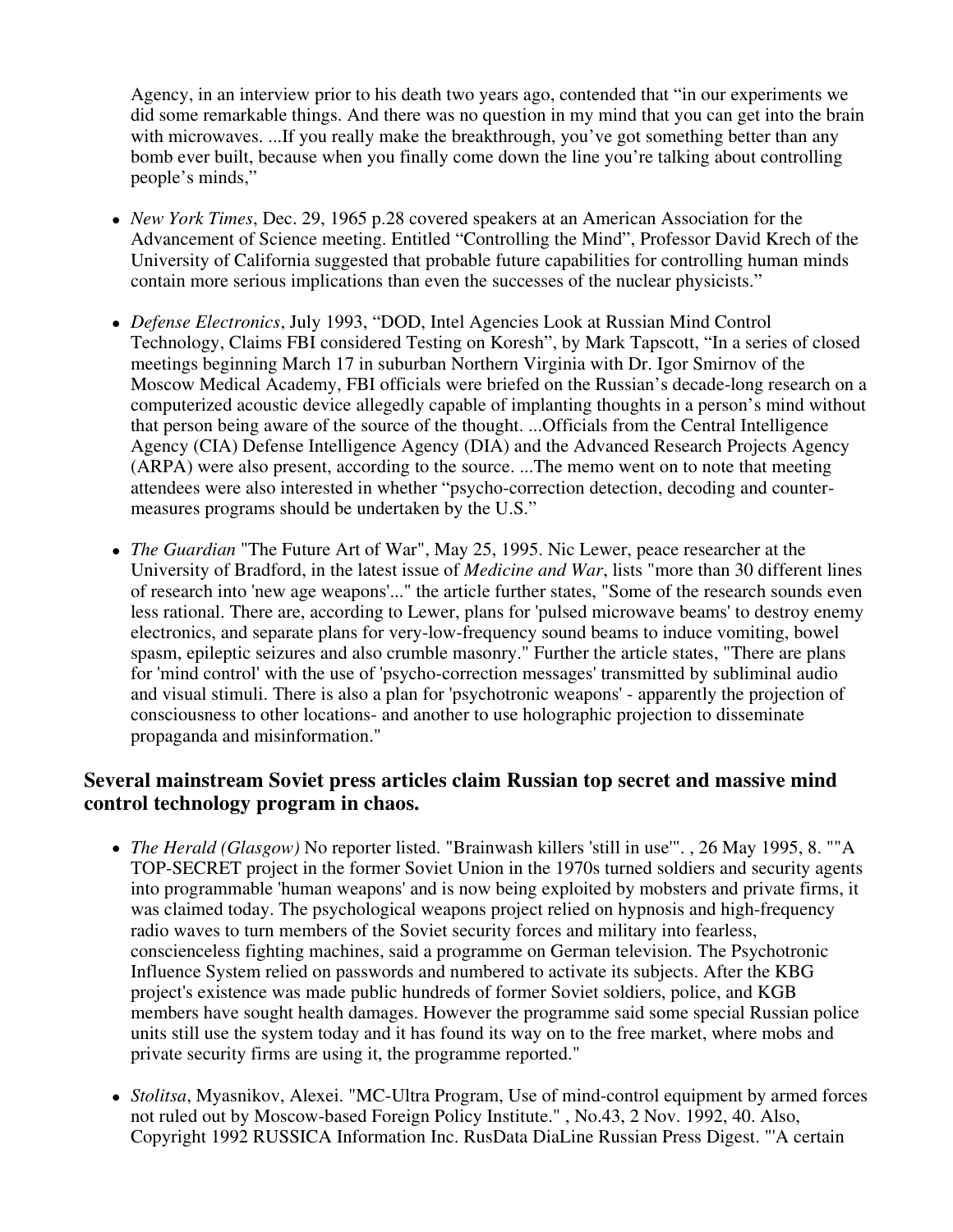Human Rights Union demands that the development of mind-control weapons be banned,'writes the STOLITSA weekly. The Union refers to various foreign and local sources and personal evidence to prove that the development of such weapons does take place.... A group of researchers claim that a MC-Ultra (mind-control) program was carried out in the Soviet Union and, possibly, by far outpaced a similar U.S. program.... There is reliable information, the MFPI review says, that the CIA offered to the KGB to jointly control the development of 'psychotronics'in the United States and the Soviet Union.

- TV program, ZDF, Geheimes Russland ,TV-Tagestip, Der Dienstag im ZDF: Dec, 22, 1998, entitled *Secret Russia*. " Since the years of Soviet rule people have spoken furtively in Russia of secret research and experiments, which the Army and the KGB sponsor. ... Rumours are making the rounds, the talk is about victims [of government mind control experiments]. Anatolij Iwanyttsch, a 47 year-old former boxer and dissident... His organization has in the meantime grown to about a thousand members from all over Russia.
- *The Moscow Times* July 11, 1995, "Report: Soviets Used Top-Secret 'Psychotronic'Weapons", Owen Matthews. There may be a scientific explanation for the rigid-faced inflexibility of Sovietera boarder guards and soldiers, after all. Reports have emerged of a top secret program of "psychotronic" brainwashing techniques developed by the KGB and the Ministry. The techniques, which include debilitating high frequency radio waves, hypnotic computer-scrambled sounds and mind-bending electromagnetic fields, as well as an ultrasound gun capable of killing a cat at fifty meters, were originally developed for medical purposes and adapted into weapons, said journalist Yury Vorobyovsky, who has been investigating the program for three years. Ecology and Living Environment," an environmental and civil liberties group which claims a membership of 500 people in Moscow, has set up an association of "Victims of Psychotronic Experimentation," who have filed damages claims against the Federal Security Service, or FSB, and the government. Unfortunately, since by definition many of the victims are psychologically disturbed, there is a problem of verification. "The Health Ministry and the FSB are doing medical experiments on over a million innocent people," said Ecology and Living Environment President Yemilia Cherkova, an ex-member of Zelenograd's local council. Cherkova wears a lead helmet in bed to protect herself against the rays she says the government beams into her flat. "They put chemicals in the water and use magnets to alter your mind. We are fighting to prove to the authorities that we are not mad." Despite these somewhat far-fetched testimonies, there is strong evidence that some kind of psychotronic warfare program did exist in the Soviet period, and that the technology may be falling into the wrong hands. Official confirmation was first hinted at in the 1991 Soviet budget, which mentioned that 500 million rubles of the state security budget had been spent on "psychological warfare technology" over an unspecified period of years, said Vorobyovsky. Former state security and interior minister General Viktor Barannikov, sacked for supporting the 1993 coup attempt, warned in an Interior Ministry memorandum earlier that year that he had information that the Mafia had got hold of the technology, though little concrete evidence has been found by police. "We have no evidence that our local Mafia has psychotronic weapons; they have enough ordinary ones," said Gennady Melnik of the Moscow Police Department. "They are not the most technologically advanced Mafia in the world. It must be cheaper just to use guns." Nevertheless, the State Duma is taking the matter seriously enough to draft a law on "security of the individual," which will include regulation of subliminal advertising and pseudo-religious sects, as well as imposing state controls on all equipment in private hands which can be used as "psychotronic weaponry." The legislation brings Russia into line with Bulgaria, the only other country to outlaw such equipment specifically. "The law is pre-emptive," said Vladimir Lopatkin, chairman of the drafting committee. "The equipment that now exists in laboratories must be very strictly controlled to prevent it from being sold to the private sector." "One could call this 'Black Science.' Research scientists whose funding has been cut have resorted to putting equipment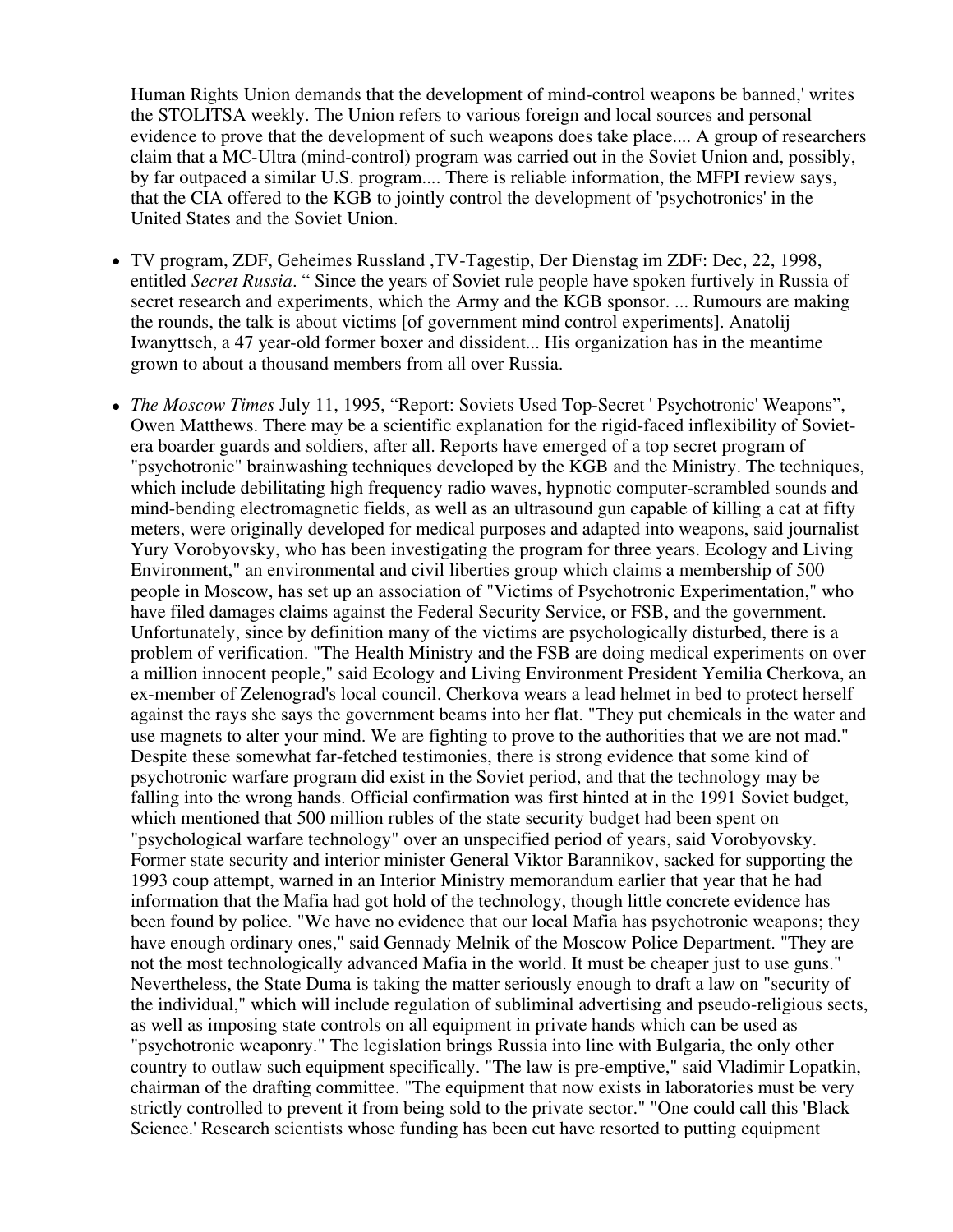costing millions of rubles to any use that will pay," said Vorobyovsky. "Of course this project is surrounded with a lot of hysteria and conjecture," said Lopatkin, of the Duma committee. "Something that was secret for so many years is the perfect breeding ground for conspiracy theories."

# **Gorbachev concerns never reach U.S. mainstream press**

 *BBC Summary of World Broadcasts*, 1986, January 21. Press Conference on Gorbachev's Nuclear Arms Elimination Proposals. Tass for abroad. Part1 The USSR; A. International Affairs; 1.General and Western Affairs;SU/8162/A1/1. Lexis-Nexis. "Weapons based on new physical principles would include, amongst others, means in which physical principles which have not been used hitherto are used to strike at personnel, military equipment and objectives. Amongst weapons of this kind one might include beam, radio-wave, infrasonic, geophysical and genetic weapons. In their strike characteristics these types of weapons might be no less dangerous than mass strike weapons. The Soviet Union considers it necessary to establish a ban on the development of arms of this kind."

# **U.S. wins electromagnetic arms race**

 *The Defense News*, Jan.11-17, 1993 article U.S. Explores Russian Mind-Control Technology by Barbara Opall stated, "Known as acoustic psycho-correction, the capability to control minds and alter behavior of civilians and soldiers may soon be shared with U.S. military, medical and political officials, according to U.S. and Russian sources. ...Therefore, the Russian authors have proposed a bilateral Center for Psycho-technologies where U.S. and Russian authorities could monitor and restrict the emerging capabilities."

# **A serious public issue: control of your mind is a classified military capability**

#### **Electromagnetic weapons: concerns and warnings by human rights experts**

- *British Medical Journal* Vol. 315, 7-12-97 page 78. Robin M. Coupland, Surgeon, International Committee of the Red Cross stated: "...will the soldiers who have survived battlefields of the future return home with psychosis, epilepsy, and blindness inflicted by weapons designed to do exactly that?"
- Dr. Barbara Hatch Rosenberg wrote in Sept/Oct 1994 *Bulletin of Atomic Scientists*, page 45, "Many of the non-lethal weapons under consideration utilize infrasound or electromagnetic energy (including lasers, microwave, or radio-frequency radiation, or visible light pulsed at brainwave frequency) for their effects. These weapons are said to cause temporary or permanent blinding, interference with mental processes, modification of behavior and emotional response, seizures, severe pain, dizziness, nausea and diarrhea, or disruption of internal organ functions in various other ways."
- *International Review of the Red Cross* 279, 1, Nov. 1990 entitled The Development of New Antipersonnel Weapons by Louise Doswald-Beck and Gerald C. Cauderay. "Research work in this field [electromagnetic weapons] has been carried out in almost all industrialized countries, and especially by the great powers, with a view to using these phenomena for anti-materiel or anti-personnel purposes"
- *Aviation Week & SpaceTechnology*,144(25)1996,June17,Mann,Paul, "Mass Weapons Threat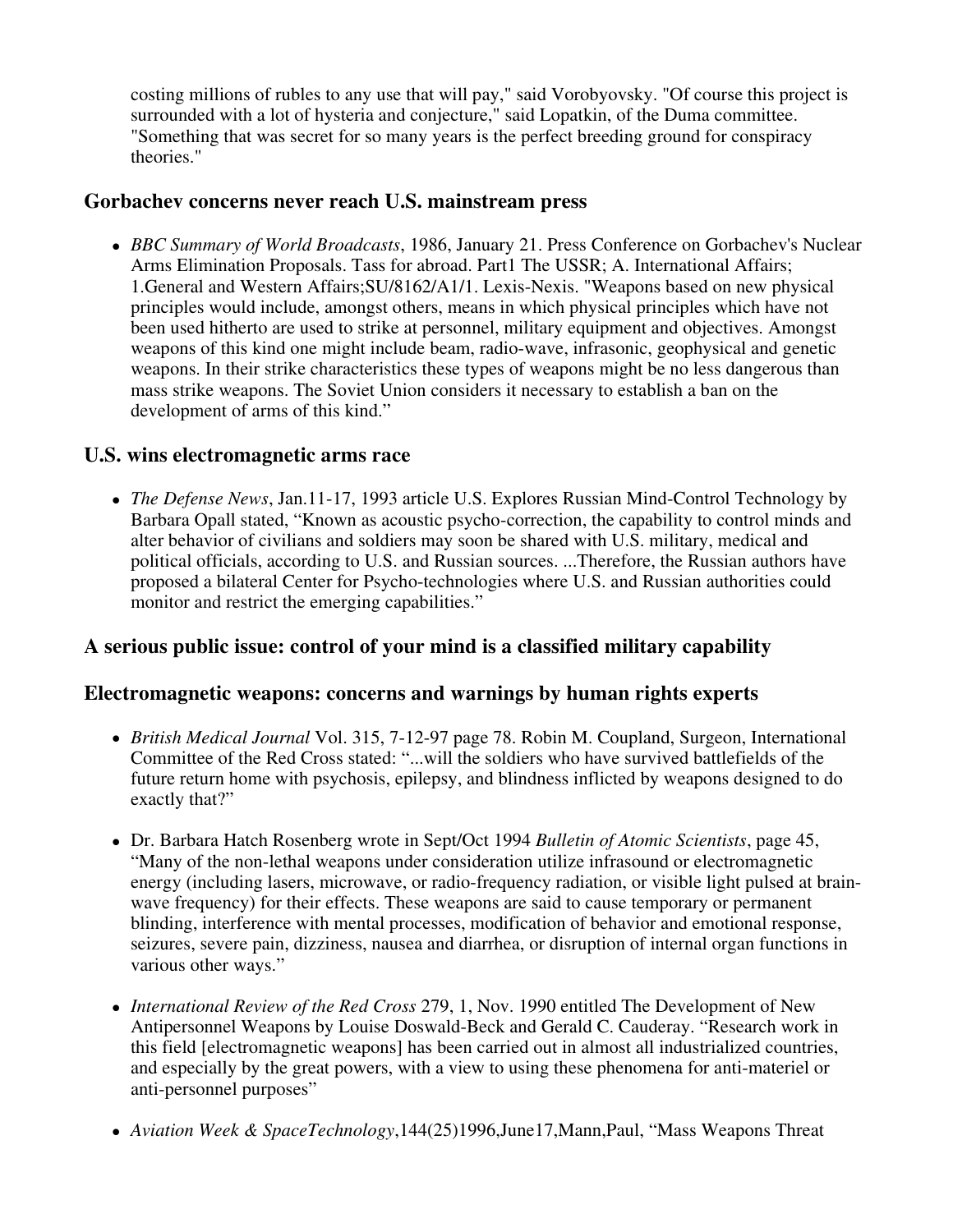Deepens Worldwide" "A Harvard molecular geneticist and biological/chemical warfare specialist, Matthew S. Meselson warned: 'We're going to learn how to manipulate every life process, genetic ones, mental ones, the emotional ones, ...If our inevitably increasing knowledge of life process is also harnessed to hostile purposes, that will completely change the nature of the expression of human hostility."

# **Allegations of nonconsensual experimentation, illegal foreign and domestic intelligence operations and illegal military use of new weapons of mass destruction**

- *World Organization Against Torture*, 1998 report entitled "Torture in the United States", included a section on involuntary human scientific experimentation involving new forms of classified research and testing of high technology military weaponry, including microwave and laser equipment. The report called for a "thorough impartial investigation."
- *The European Parliament* Resolution A4-005/99, Environment, Security and Foreign policy passed on Jan 29, 1999. It included the following: "Calls for international convention introducing a global ban on all developments and deployments of weapons which might enable any form of manipulation of human beings."
- A preliminary Dr. Bertell Study of medical claims of victims is now underway. Dr. Rosalie Bertell has a doctorate degree in Biometry, the design of epidemiological research and the mathematical analysis of bio-medical problems. She has documented military microwave zapping of Greenham Commons women nuclear protesters in 1980s. See London Guardian, March 10, 198? page 3, entitled "Peace Women fear electronic zapping at base".
- Dr. Alan Scheflin, law professor at Santa Clara Law School and author of the 1978 Paddington Press book, "Mind Manipulators" and Dr. Colin Ross, psychiatrist appeared on the History Channel, Fall, 2000 on "Mind Control: America's Secret War" (800 708-1776 to order). Both Dr. Scheflin and Dr. Ross commented that it is plausible that electromagnetic and nonlethal weapons on being used in experiments on US citizens without their consent today.
- Please see Cahra website, www.calweb.com/~welsh, for further examples.

# **Nonconsensual experimentation and electromagnetic weapons, no codification of the Nuremberg Code or penalties under U.S. law. Few laws or treaties to control the use of electromagnetic weapons.**

- Ethicist, Jonathan Moreno wrote *Undue Risk Secret State Experiments on Humans*, 1999, W.H. Freeman and Co., a book on radiation and other unethical experiments. Moreno named "...microwave weapons as a source of future illegal experimentation . " Moreno stated; "in the next century, as in the past, military-medical research involving human subjects will be dictated by the limits of information available from other sources."
- Lawyer-ethicist, George Annas, Boston University author of *Nazi Doctors and the Nuremberg Code* that not one of the Nazi doctors on trial at Nuremberg expressed remorse, forgiveness or regret. Eileen Welsome, author of the 1999 book, The Plutonium Files, reached the same conclusion about the radiation scientists. They have not admitted guilt, wrongdoing or immoral behavior. It is likely that electromagnetic weapons are being developed by the same cold war mentality today.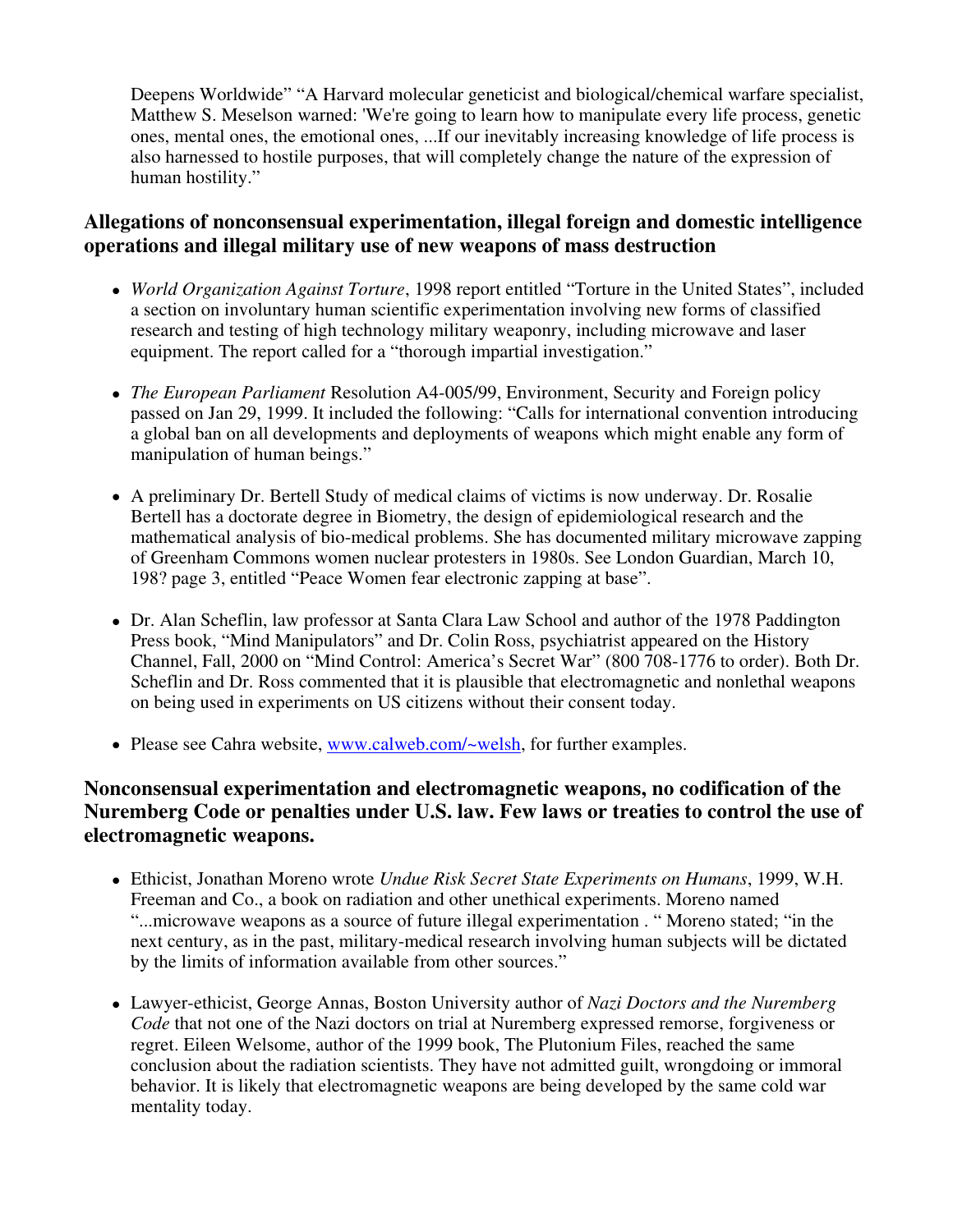# **Recognizing victims**

- *New York Times Magazine*, 8-31-97, page 38, stated; "For decades, those who claimed to be victims of clandestine radiation experiments conducted by the United States government were dismissed as paranoid." Recognition of the growing numbers of worldwide human rights abuse cases is important, especially in light of the fact that electromagnetic weapons target the brain and nervous system.
- *Such Things are Known*, a book by victim Dorothy Burdick, 1981. Burdick was a college professor in a northern California community college. She was targeted with 'microwave hearing, see below, unclassified technology. Stephen Naghdi, whose father was a professor at UC Berkeley, says that the whole family was targeted because his father came from Iran. Author of *Mass Mind Control* and several other self published books, Betsy Russell-Manning, describes several California victims with average backgrounds. Cheryl Welsh, a college student believes she was targeted when she signed papers for entering the military in 1986. She believes she is a baseline study for brain studies on stress, or for military purposes such as psychological operations.
- *Kansas City Pitch Weekly*, April 13-19, 1995, Ex-engineer Against Adverse Energy by Mike Taylor. "He,[Paul Schaefer, engineer] cites numerous examples of occasions when "adverse energies," 'beams' or 'substances' have been 'shot' at him. "A neighbor called me over to her porch one day, to tell me she'd seen a beam of light come out of the sky and shoot into one of my windows," said Schaefer. "I could see the path through the garden where the leaves turned yellow. .... when asked why they want to attack him, he said it was because of his radical activities and writings."
- Carole Sterling committed suicide in order to escape the torture of electromagnetic technology. Here is an article in *The Star Beacon*, October 1996 page 2 by Carole. " It totally scrambled my brain, leaving me unable to think properly, simply functioning on sheer shock and horror, with total incomprehension of what was going on. It actually was debilitating. The room felt like a torture chamber. This forced me out of my home. I believe that the technology used, be it some type of a frequency assault, some sort of directed energy, in addition to whatever was injected in me, has caused damage to my brain. [I have] been living with this debilitating and excruciating pain for the last eight months so far."
- *Pennsylvania Inquirer*, 199?, "According to the affidavit, the letter tells Clinton to "tell the Philadelphia Naval Base to stop trying to brainwash me into killing people with covert E.L.F. electronic weaponry and asks for "compensation for being a research test victim."
- *Los Angeles Times*, 3-28-88. Government officials estimate that [Rex] Niles had handed over millions in under-the-table payments to employees of leading contractors in exchange for lucrative subcontracts before he secretly turned government witness and began an undercover campaign with the FBI to sting the crooked buyers who had depended on his largess. Niles' work as an informant led to the conviction of 19 industry buyers and supervisors on fraud, tax evasion and kickback charges, and Niles retired in triumph in April of 1987, lauded for his "unprecedented cooperation," into the Federal Witness Protection Program. But in the way stories have of not ending the way they are supposed to, ... Instead, he is living in a suburban home outside Los Angeles, sleeping under a makeshift foil tent fashioned to block the microwaves he believes are killing him. "His aluminum foil hat has tiny holes in it, says Rex Niles, proof that the government is bombarding him with microwaves in an attempt to kill him. ...He has produced testimony from his sister, a Simi Valley woman who swears that helicopters have repeatedly circled over her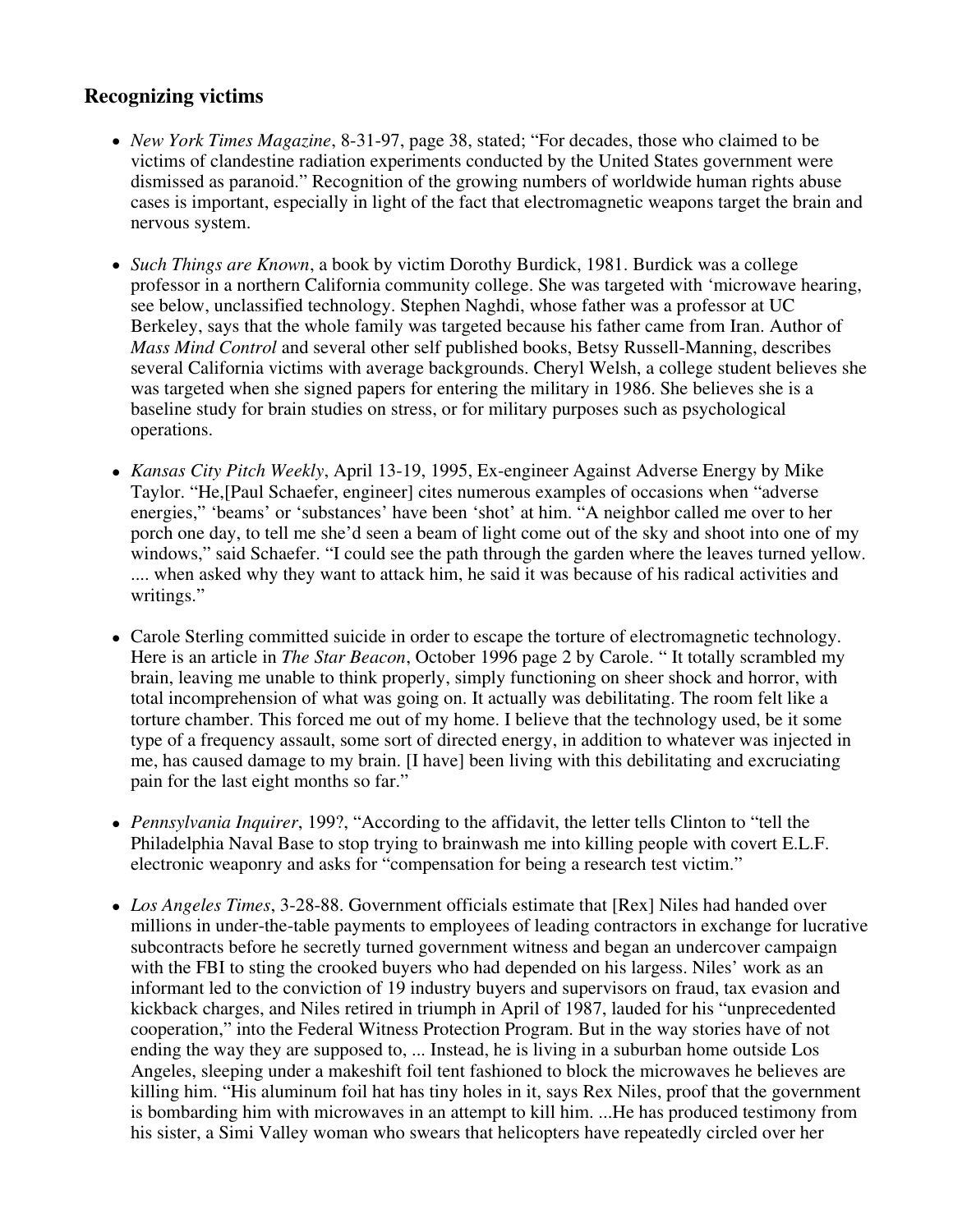home. An engineer measured 250 watts of microwaves in the atmosphere inside Niles' house and found a radioactive disc underneath the dash of his car. ...The noises started again, he said. "you know, in the middle of the night at 2 in the morning, when they wouldn't allow me to sleep; when they were aggravating my conscious as well as my subconscious mind, I would hear what sounded like large groups of people ...that sounded like a bottle breaking in the street. "So I would go to the window, or one time I was dressed because I couldn't sleep, so I went down, and the street was absolutely empty." Niles became convinced that the marshals had set up an elaborate speaker system around his room to confuse him with artificial sounds. In intricate detail, he has worked out his theory of what happened. The marshals, he said, were attempting to make it appear as though he were crazy, setting him up in order to make off with his money. They kept him awake at night to minimize his resistance, he theorized. "...This has been a very tough story to tell people," Niles admitted. They have a hard time believing me and wonder how could I have this much audacity and this much vanity, to think that I'm worth this kind of a push, this much manpower, equipment, airplanes, helicopters, at one point 14 lasers. "It isn't that I'm worth it. It's because they've got so much to protect. ..."

 Featured on 1997 CNN TV program, *American Edge*, a U.S. group, Cahra, now networks with over 500 alleged victims. Other U.S. groups declare thousands are targeted."

# **Unclassified information supports victim claims**

including mind reading, manipulation of emotions and memory, forced dreams and visual hallucinations, microwave hearing, post hypnotic suggestions implanted subliminally and very sophisticated technology such as seeing through the eyes of the victim, as a camera can see.

- *Los Angeles Times*, March 29th 1976 "Mind Reading Machine Tells Secrets of the Brain Sci-Fi Comes True" by Norman Kempster, Washington-In a program out of science fiction, the government is developing mind-reading machines that can show, among other things, whether a person is fatigued, puzzled or daydreaming. Since 1973, a little-known Pentagon agency has been studying ways to plug a computer into an individual's bran waves or electroencephalograph (EEG) signals in the scientist's lexicon. The Advanced Research Projects Agency says the \$1 million-a-year program has passed its initial laboratory tests and is ready for determination of its military uses. Scientist working under agency contracts at the University of Illinois, UCLA, Stanford, Massachusetts Institute of Technology and the University of Rochester and in laboratories other facilities have been able to determine an individual's alertness from his brain waves. They can tell also how he perceives colors and shapes. But there may come a day when the EEG will be used to perform more bizarre tasks. It may be only a matter of time before the machines will be able to read a person's brain waves to determine just what he is thinking. Within two to five years, the Advanced Research Projects Agency hope to test the EEG-computer hookups in a wide range of military uses ranging from pilot training to interpretation of satellite photos of earth. George H. Heilmeier, director of the research agency, dropped tantalizing hints about the EEG program in his annual report to Congress. Although he has provided few details, enough has been said about the program to raise some questions. For example, could these systems be used to read the minds of prisoners of war or to pick the brains of unsuspecting American citizens. Highly unlikely, agency scientists say.
- *New York Times Magazine*, Sept 29, 1996, on magnetic therapy. "scientists realized the key was rapidly pulsing the current on and off. ...Here's how it might work: A hand-held computer programs the pattern at which the fields will fluctuate. The impulses move through the temporal lobe and penetrate deep into the brain, where they interfere and interact with the complex electrical patterns of the subject's neural fields. "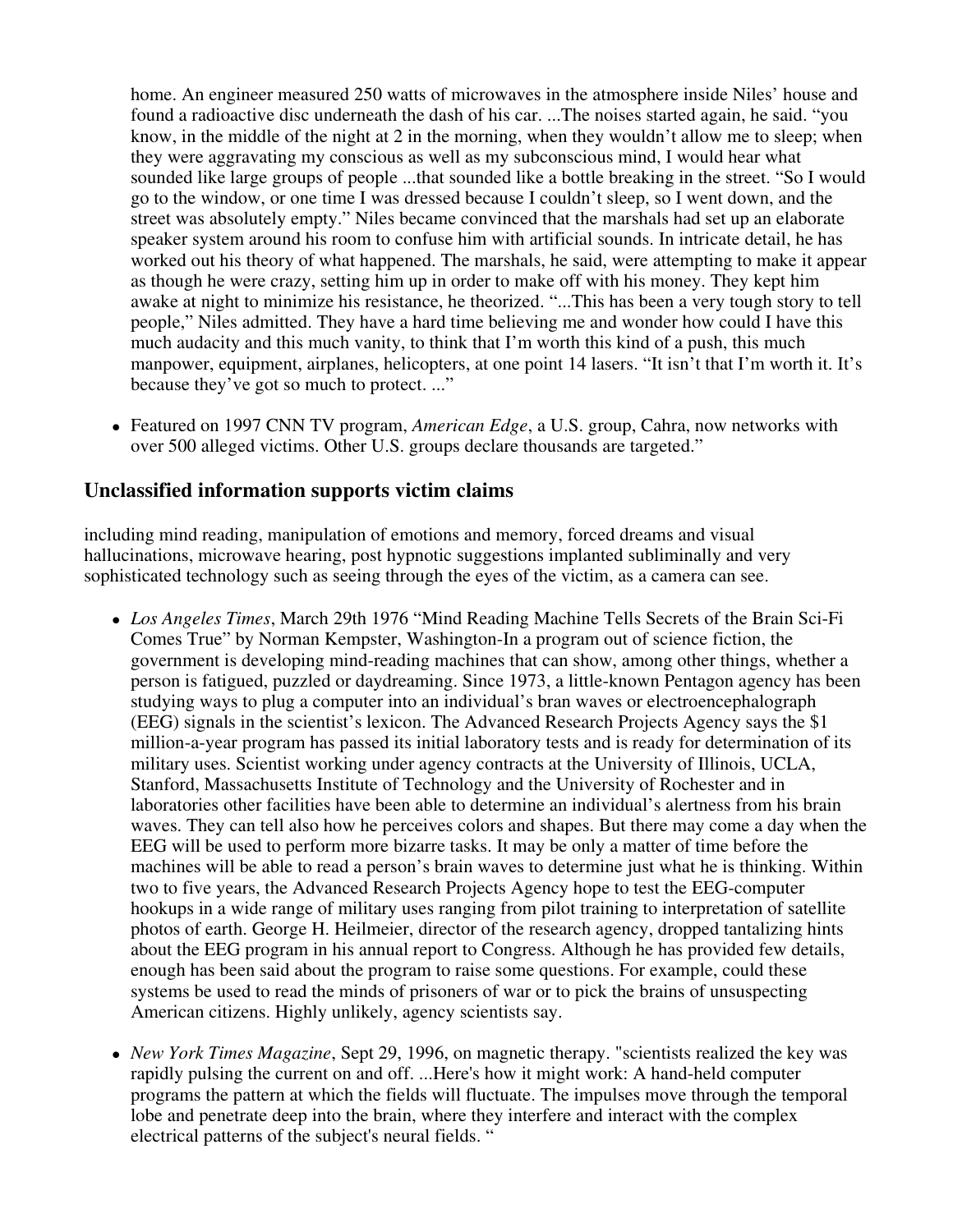- *ABCNEWS.com World News Tonight* with Peter Jennings March 19, 1998 "A Closer Look, Magnetic Therapy for Depression". with Forrest Sawyer, John McKenzie An ABC News transcript described magnetic therapy for depression, "technology that can be used to manipulate people's thought processes, their mood, their memories and possibly even their will, if it is developed sufficiently."
- *CNN news broadcast*, Special Assignment, Nov.-1985, by Chuck DeCaro," Weapons of War, Is there an RF Gap?" This program features Dr. Robert O. Becker, two time Nobel prize nominee, scientist and researcher of electromagnetic radiation effects on the body and author of *Body Electric*, summarized, "The government has never disproved the psychological effects of electromagnetic radiation." Dr. Jose Delgado and his Yale University experiments of brain implants to control a charging bull. Dr. Ross Adey discussed a demonstration of the 1950s Russian lida machine, which used electromagnetic energy to put Russian psychiatric patients to sleep. A demonstration by Dr. Elizabeth Rauscher and Dr. William van Bise, directed magnetic signals into the brain of reporter Chuck DeCaro and created visual images as in a hallucination, and more. For a 55\$ copy of this tape call CNN at 404 827 2712 and ask for R2501 #13, R2747 #33, R2501 #15, R2501-#17. It runs about 20 minutes.
- *Ultrascience*, "Weapons of War", Learning Channel, 1997, Featured Dr. Michael Persinger, Laurentian University. He described weapons using "psycho or influence technology" and electromagnetic radiation frequencies to control what people think, for psychological warfare purposes.
- *Ultrascience*, "War 2020", Beyond Productions, Learning Channel, 1998, Dr. Michael Persinger, Laurentian University demonstrated a helmut with solenoids which induce magnetic fields into the brain and cause panic, fear, God and UFO experiences. He stated that with current technology it is possible to use mind control on the mass populations.
- *Ultrascience III*, Spies are us" Featured Dr. James C. Lin, PhD. biomedical and electrical engineer, educator, author of Microwave Auditory Effects and Applications, 1978. Lin demonstrated microwave hearing, a symptom of many of the victims, hearing voices. Also featured Cheryl Welsh on the issue of mind control experimentation.
- *International Defense Review*, 3-1-93, "Special Operations Survives Pentagon budget Constraints", Ramon Lopez. "JASORS, Joint Advanced Special Operations Radio System is being developed by Harris Corporation. ...is a very ambitious, leading-edge technology program, ...Whiles JASORS is a near-term SOF, (Special Operations Forces) enhancement, SORDAC, (Special Operations Research Development and Acquisition Center), is also investigating longrange (1998-2010) and "far-future" (2011 and beyond) weaponry and support equipment. [SORDAC's director, Army Colonel Douglas J.] Richardson said one far-future communications system being investigated is "synthetic telepathy." One day, SOF commandos may be capable of communicating through thought processes."
- Margo Cherney FOIA request for complete NASA abstract Report Number: AD-A090426., June 1, 1980. Brooks Air Force Base, Jan.25, 2000. The requested information is fully denied under 5 U.S.C. 552(b)(1)..." NASA abstract in part stated, "A decoy and deception concept presently being considered is to remotely create the perception of noise in the heads of personnel by exposing them to low power, pulsed microwave. When people are illuminated with properly modulated low power microwaves the sensation is reported as a buzzing, clicking, or hissing which seems to originate (regardless of the person's position in the field) within or just behind the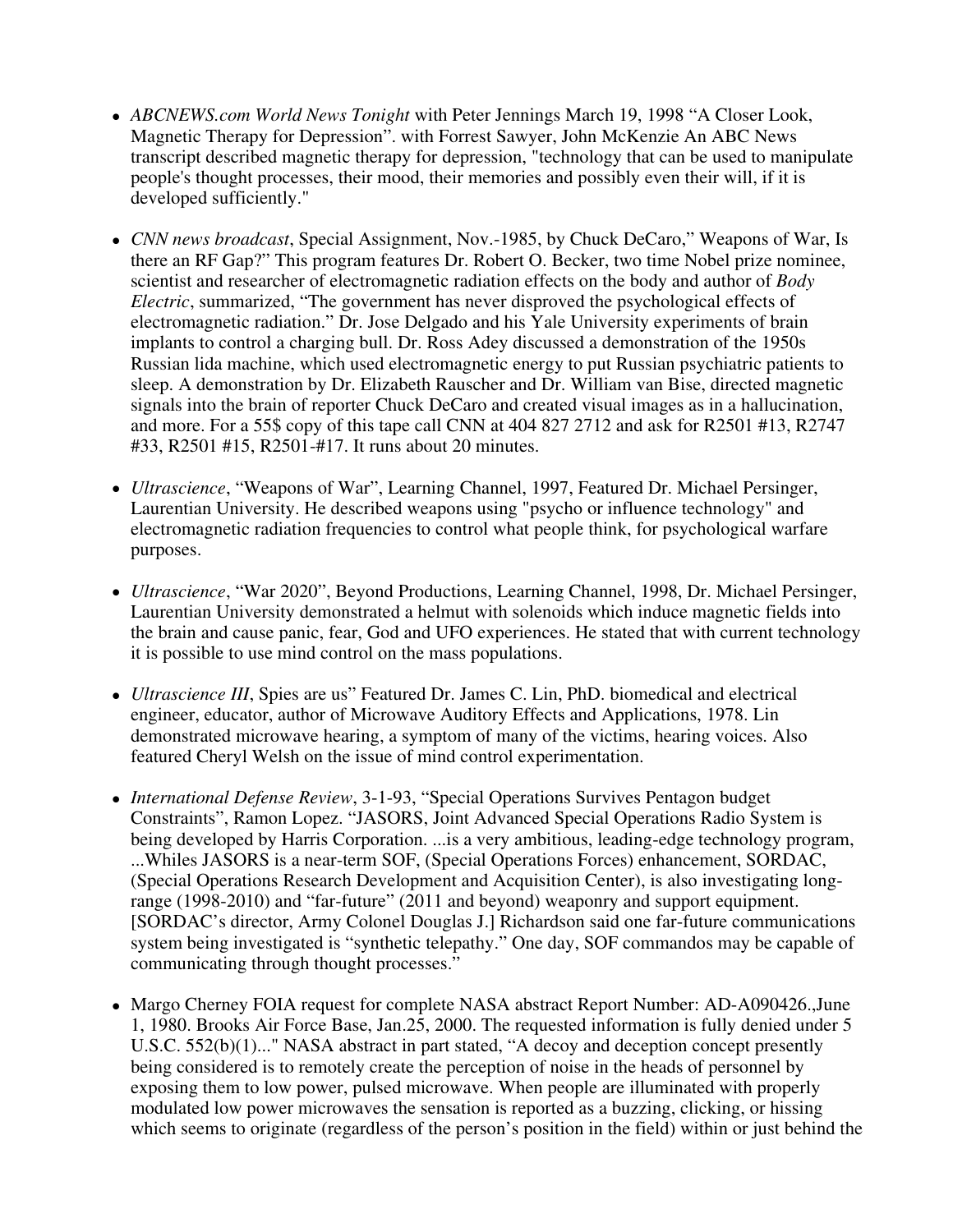head. The phenomena occurs at average power densities as low as microwatts per square centimeter with carrier frequencies from 0.4 to 3.0 GHz. By proper choice of pulse characteristics, intelligible speech may be created. Before this technique may be extended and used for military applications, an understanding of the basic principles must be developed. Such an understanding is not only required to optimize the use of the concept for camouflage, decoy and deception operations but is required to properly assess safety factors of such microwave exposure."

- *Microwave News*, editor, Louis Slesin, Jan/Feb 1997 p 14. "U.S. Air Force Looks to the Battlefields of the Future: Electromagnetic Fields That Might "Boggle the Mind" "It would also appear possible to create high fidelity speech in the human body, raising the possibility of covert suggestion and psychological direction. When a high power microwave pulse in the GHz range strikes the human body, a very small temperature perturbation occurs. This is associated with a sudden expansion of the slightly heated tissue. This expansion is fast enough to produce an acoustic wave. If a pulse stream is used, it should be possible to create an internal acoustic field in the 5-15 kHz range, which is audible. Thus it may be possible to "talk" to selected adversaries in a fashion that would be most disturbing to them."
- *Federal Times*, Dec. 13, 1976 "Microwave Weapons Study by Soviets Cited." The Defense Intelligence Agency has released a report on heavy Communist research on microwaves, including their use as weapons. Microwaves are used in radar, television and microwave ovens. They can cause disorientation and possibly heart attacks in humans. Another biological effect with possible anti-personnel uses is "microwave hearing." "Sounds and possibly even words which appear to be originating intracranially (within the head) can be induced by signal modulation at very low average power densities," the report said. According to the study, Communist work in this area "has great potential for development into a system for disorienting or disrupting the behavior patterns of military or diplomatic personnel." No mention was made of the stillunexplained microwave bombardment of the American Embassy in Moscow. The study dealt largely with long-term exposure of days or weeks in industrial situations, which usually produce mild effects. Short exposure to intense radiation can cause heart seizure and a wide range of physical disorders.
- CIA FOIA search for documents on 'Auditory' listed the following document."F80-0547, 1974- 12-02 untitled (Discusses A Highlight of the Conference on Auditory or Noise-In-The-Head Effect)
- *BBC News Online* Oct 11, 1999, "Looking Through Cats'Eyes Fuzzy But Recognizable", Dr. David Whitehouse, http://news.bbc.co.uk/hi/english/sci/tech/newsid 471000/471786.stm A BBC News article reported on the first pictures from an experiment to see through the eyes of a cat.

# **A serious public concern: Control of your mind is a classified military capability**

 Excerpts from Cahra website military journals and government document quotes: "...to control the will and perception of adversaries ...by applying a regime of shock and awe...It is about effecting behavior." "A decoy and deception concept [using microwaves] to "create intelligible speech ' in the head, 'raising the possibility of covert suggestion and psychological direction." "tools that could...make potential enemies see, hear and believe things that don't exist." "...crowd control and urban warfare devices that temporarily could paralyze an entire village."

# **Conclusions**